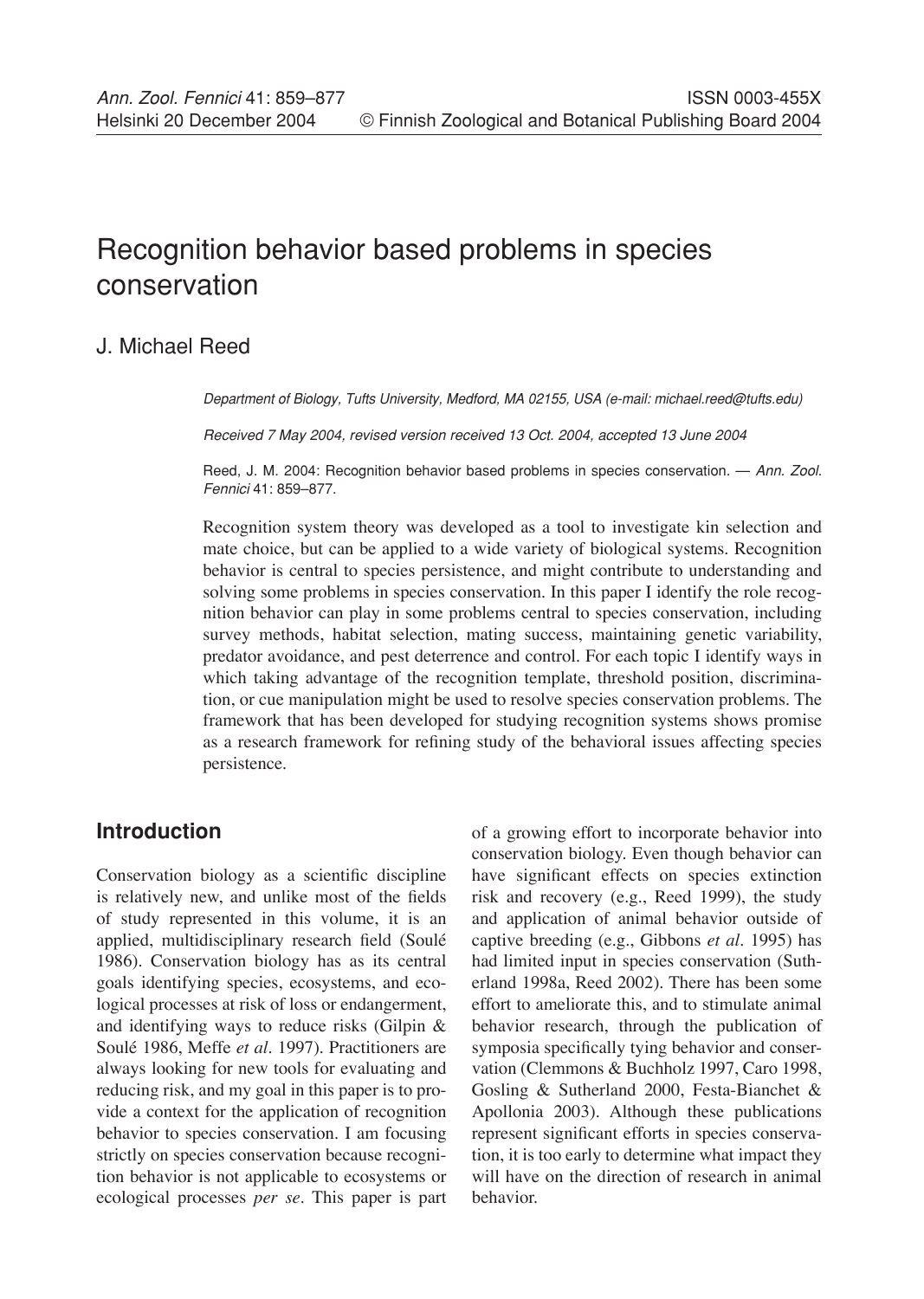

**Fig. 1.** Schematic of a recognition template for breeding site selection. The y axis refers to the frequency of individuals exhibiting cues with different dissimilarities. A deviation of 0 represents cues associated with the ideal breeding site, and the acceptance threshold (T) distinguishes the degree of deviation from the ideal at which habitat is no longer acceptable for breeding. Although the x-axis here and on the next figure are presented as a single axis, it should be acknowledged that this can be a multivariate variable, or that the template could be represented in multiple dimensions if there are multiple cues.

Recognition systems theory was designed initially as a tool to investigate kin selection, but can be applied to a wide variety of biological systems (Sherman *et al*. 1997, Starks 2004, and papers in this volume). The early development of recognition systems was done to provide a framework for quantifying decisions made by an individual evaluating cues associated with a conspecific. More recently, the study of recognition behavior broadened to incorporate any type of recognition and discrimination among cues, from an individual discriminating conspecific and heterospecific cues, or cues from inanimate objects (as might occur during habitat selection), to physiological processes such as the immune response (Sherman *et al*. 1997, Starks 2004, and papers in this volume). Here I focus mostly on individual behaviors, although there are physiological processes important to conservation biology that fit into a recognition system framework. Recognition system components include expression of cues (*see* Tsutsui 2004), perception and assessment of cues (*see* Mateo 2004), and actions taken after assessment (*see* Liebert &

Starks 2004). It is presumed that an individual's recognition system includes a template, or suite of templates, for decisions against which cues are compared. For each decision, the template includes an individual's ideal and the degree of acceptability as the cue or suite of cues deviate from the ideal. If an individual recognizes a cue, it can either accept or reject it; discrimination or action (which can include not altering behavior) is the behavioral outcome (Sherman *et al*. 1997). For example, an individual would have a template for the optimal habitat in which to place a breeding territory based on various cues associated with habitat quality, such as habitat structure, food availability, and presence of conspecifics. The individual then compares potential sites for territory placement and selects the available site that is closest to the ideal on its template (Fig. 1). Individuals are thought to have an acceptance threshold for each decision such that cues too dissimilar from the ideal on a template are rejected (Reeve 1989). Recognition behavior results in species characteristic preferences (e.g., Gravel *et al*. 2004), although there can be intraspecific variability, such as that caused by individual experiences (Sherman *et al*. 1997). There are two types of recognition errors an organism can make: reacting positively to a cue that is inappropriate, or rejecting a cue that is appropriate. An example of both recognition errors from conservation biology arose when eggs from the endangered whooping crane (*Grus americana*) were cross-fostered in sandhill crane (*G. canadensis*) nests in order to increase the number of whooping crane eggs incubated (whooping cranes lay 2 eggs, and one egg was removed from nests and cross-fostered to spread the risk of egg loss). Adult whooping cranes that came from eggs cross-fostered courted sandhill cranes rather than other whooping cranes (Mahan & Simmers 1992).

The recognition template and location of the acceptance threshold typically is not known *a priori*, but gathering sufficient information to determine the template form and threshold location can be important to species conservation. For example, recognition is used for habitat selection, and knowing the appropriate habitat cues is central to successful habitat restoration. Refining the cues, such as finding the best artificial nest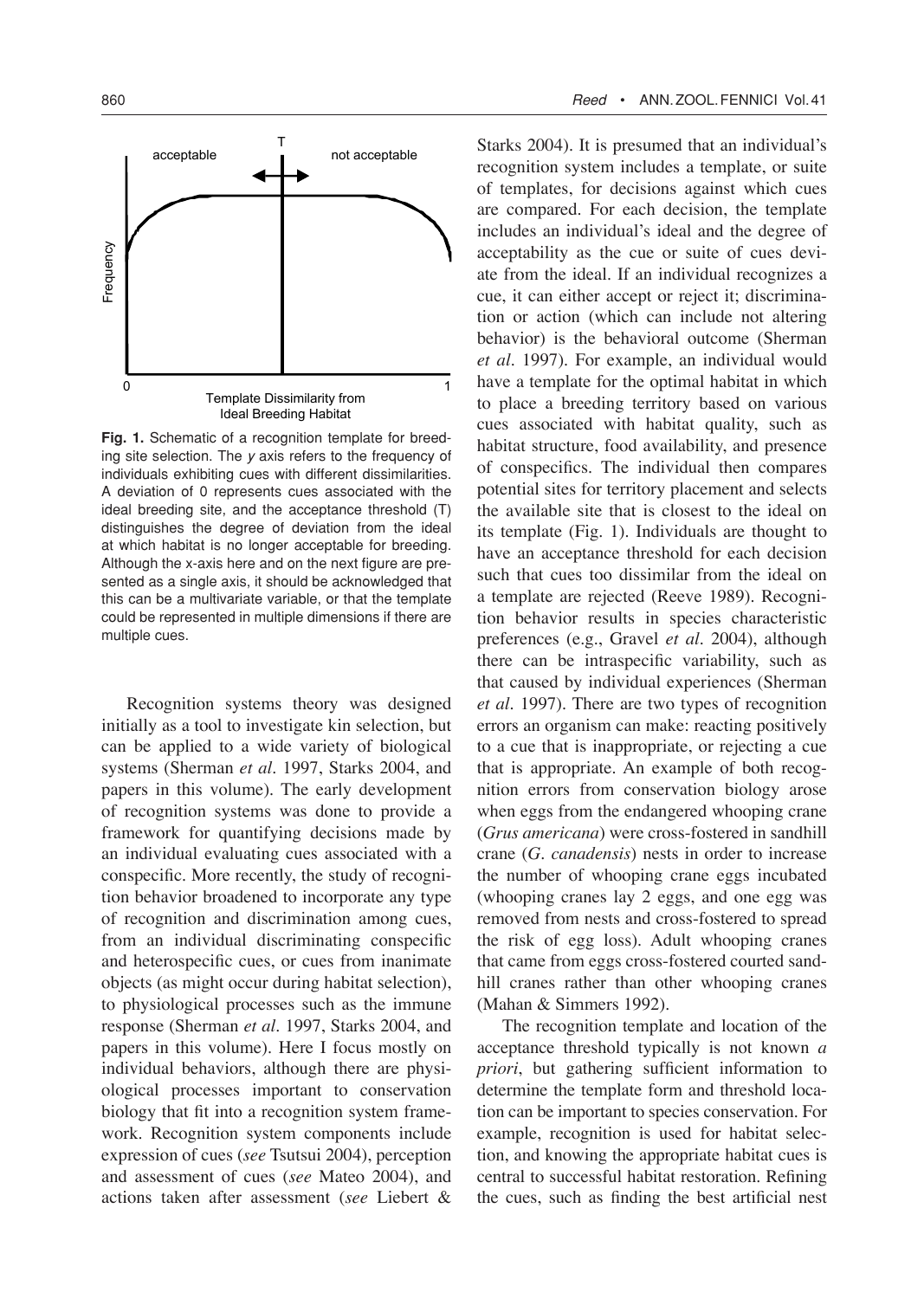design and placement (e.g., Hirsh 1977, Copeyon *et al*. 1991), can be used to improve habitat restoration effectiveness. This has been done most extensively for hunted waterfowl, where habitat creation and restoration has been practiced for decades (if not centuries) with a goal of sustainable species harvest, which requires long-term species conservation (Payne 1992, Baldeassarre & Bolen 1994). Habitat design is both for features required for nesting (at breeding sites) and for food production. For example, ponds designed to attract blue-winged teal (*Anas discors*) for breeding are seasonal and shallow (13–20 cm deep water), with 50% vegetation cover, particulary sedges (*Carex* spp.), with the vegetation well interspersed with water, a diversity of macroinvertebrates, and adjacent upland grass or herbaceous cover for nesting (Fredrickson & Taylor 1982, Rohwer *et al*. 2002). This is achieved through a variety of techniques that can include vegetation burning, altering salinity, physical manipulation of the substrate, and water level manipulation for what is referred to as moist soil management, which uses water drawdown to produce appropriate plant and macroinvertebrate species (e.g., Fredrickson & Taylor 1982, Payne 1992). This type of detail in breeding site selection is not known for most species.

Consequences of discrimination and expected fitness costs of recognition errors also might be used to predict changes in mean population acceptance thresholds and the expected direction of evolutionary changes under a variety of conditions (Sherman *et al*. 1997). One possibility that apparently has not been considered in this type of analysis is the potential benefit of an acceptance error. Rare species sometimes hybridize with related species, which is a failure to reject an unsuitable mate. This is predicted by recognition system theory, whereby universal acceptance might occur when the expectation of finding a suitable mate is extremely low (Reeve 1989). However, this "error" can increase genetic variability in a relatively homozygous population, increasing mean fitness of a population (Rieseberg 1991, Grant & Grant 1992, Hedrick 1995). Grant and Grant (1992) found evidence of just over 9% of bird species hybridizing in the wild. In their detailed studies of Darwin's finches (*Geospiza* spp.) they find that hybrids do not

have reduced reproductive success and they have higher survival rates. This combination results in higher fitness for hybrids.

Behavior has entered the field of conservation biology only through animal behavior, which affects plants or fungi only indirectly through processes such as pollination or propagule dispersal. However, recognition systems apply equally well to plants or fungi (e.g., Pfennig & Sherman 1995), so the possibility exists that a recognition behavior framework will broaden the contribution of behavior in species conservation, at least for evolutionarily based questions. Recognition behaviors are central to a wide variety of problems in conservation biology because they are fundamental to species existence and evolution through processes such as mate and habitat selection. There can be several measures of success in applying recognition behavior thinking to species conservation, including providing an organizing framework for identifying or discussing problems of species risk, allowing the prediction of species susceptibility to particular types of problems before they occur, allowing one to anticipate species responses to problems once they occur, and being used to identify solutions, or procedures for creating solutions, to species risks. My goal here is to identify the role recognition behavior has to some problems central to species conservation, including (1) survey methods, (2) habitat selection, (3) mating success, including maintaining genetic variablity, (4) predator avoidance, and (5) pest deterrence and control. In each section, I will point out ways in which manipulating behavior, i.e., taking advantage of the recognition template, threshold, and discrimination might be used to solve species conservation problems. Because of space limitations I cannot cover all aspects of recognition behavior in conservation biology, and I will be able to cover only briefly each of the topics listed. However, my hope is that these brief reviews will stimulate subsequent research on recognition behavior and species conservation.

## **Survey methods**

Determining the distribution, abundance, and population trends of species is a fundamental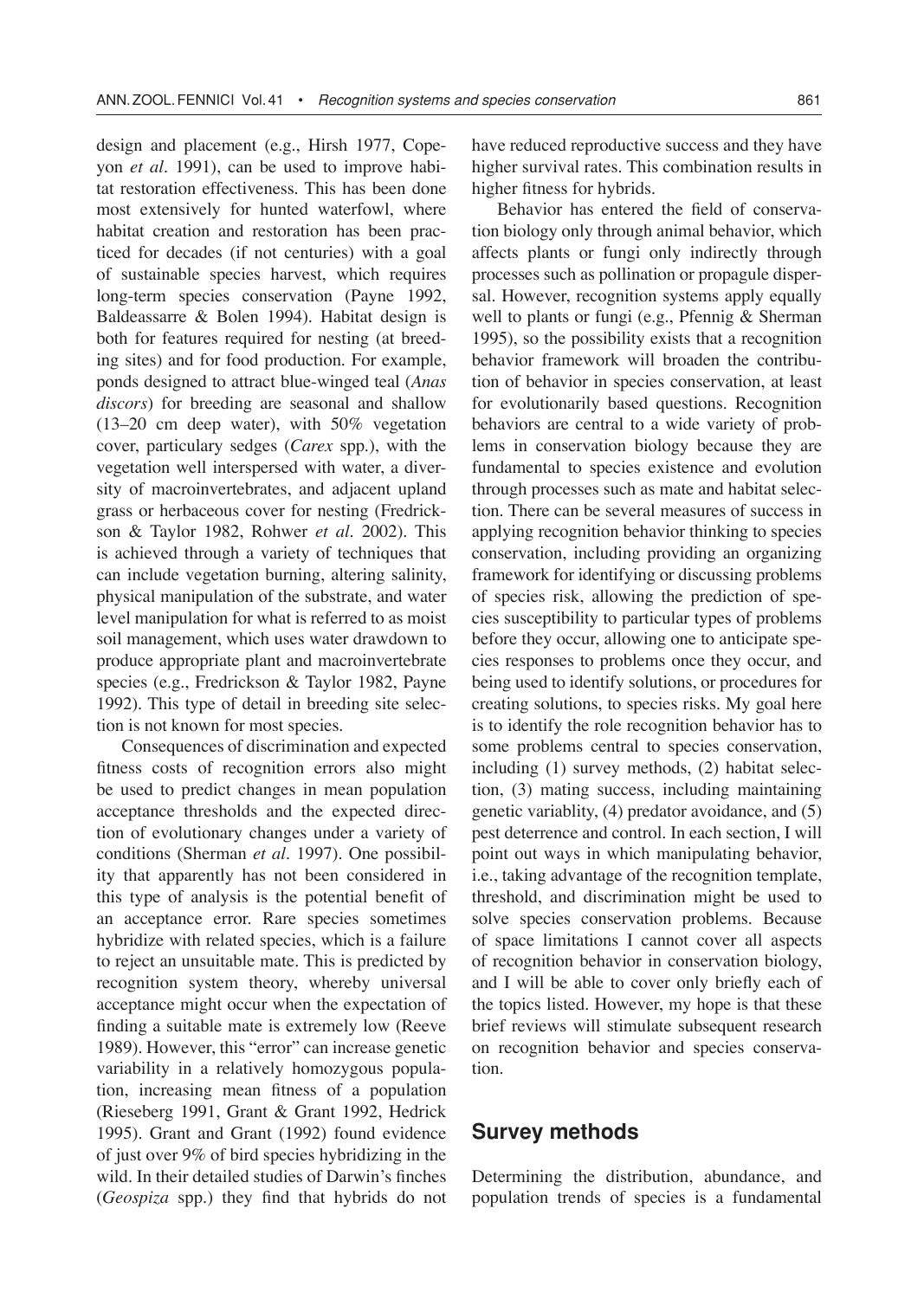problem in conservation biology (Orians 1997, Sutherland 1998b). Most species surveys are variations on the themes of detecting individuals using visual or aural cues (e.g., Bibby *et al*. 1992, Zimmerman 1994) or by capturing individuals or evidence of individuals (e.g., Cooperrider *et al*. 1986, Heyer *et al*. 1994). Both approaches are improved for some species by taking advantage of recognition behavior, using cues for food, mates, or competitors to increase detection probabilities. An excellent example comes from aural surveys of cryptic marsh birds such as rails (Rallidae) and bitterns (Ardeidae). These species tend to be behaviorally secretive, and although calls are important for intraspecific interactions, they do not occur at sufficient intervals to create reliable surveys (Conway & Gibbs 2001). However, these calls, which are used for territorial signaling and mate attraction, can be broadcast by a human surveyor and greater numbers of individuals can be detected. Conway and Gibbs (2001) reviewed data from published surveys of North American marsh bird, comparing estimates without and with call playback. They found that detection was increased for most rail species, including a 925% increase in detection probability for king rails (*Rallus elegans*), and that variance in detection in repeated surveys at a site was reduced. Using call playback is taking advantage of recognition behavior to achieve conservation goals: estimating population size, monitoring population trends, and gathering data on occupancy, which can be used to create habitat specificity models (Scott *et al*. 2002). Because playback is in its early stages of use, we do not know if there are biases in responses (e.g., between territorial and non-territorial males) that might affect population estimates.

One can take advantage of recognition behavior when using capture or capture-like survey methods as well. It is common to bait survey traps or detection stations for some species to act as an attractant to increase detectability (e.g., Call 1987, Powell *et al*. 1996). For example, in some species of salamander (e.g., spotted salamanders, *Ambystoma maculatum*) males can be surveyed during the breeding season using a minnow trap containing a female, which attracts males (Heyer *et al*. 1994). A physical model, or decoy, might also be used to increase detection probabilities by attracting individuals to traps, as has been suggested for spotted turtles (*Clemmys guttata*) (Mansfield *et al*. 1998).

In each of these cases, survey methods were improved by understanding the recognition behaviors of targeted species. A great deal of effort is dedicated to improving survey estimates of population size and trend through development and refinements of statistical techniques. However, the limiting factor for effectiveness in all statistical techniques is species detectability (e.g., Buckland *et al*. 1993). Consequently, reducing detection error by refining survey techniques that take advantage of recognition behavior should be an effective line of research. For example, answering questions such as 'What is it that attracts male spotted salamanders to minnow traps containing a female?', 'Can it be isolated?', and 'Can it be improved upon, making a superstimulus?', can take advantage of experimental protocols and might result in important conservation tools.

## **Habitat selection**

Habitat selection involves processing and interpreting cues associated with expected fitness (e.g., Klopfer 1969, Fretwell 1972, Wiens 1989). Here I am referring to habitat selection on a fine scale, referring to selection of specific sites among alternative somewhat similar sites, rather than gross selection of, for example, forest over meadow. Habitat selection can occur for breeding, as well as during migration (seasonal twoway movements), foraging site selection, and non-breeding site selection. Cues signifying suitable habitat might differ by sex and change with individual age (e.g., Hoelzer 1987). Since the behavioral processes associated with each type of habitat selection are similar, I will focus on breeding site selection. The presumption here is that regardless of life-stage, sex, season, or activity, an individual will select habitat to maximize its expected fitness within the restrictions met in natural settings, and that this selection is based on an internal template and recognition system (Fig. 1).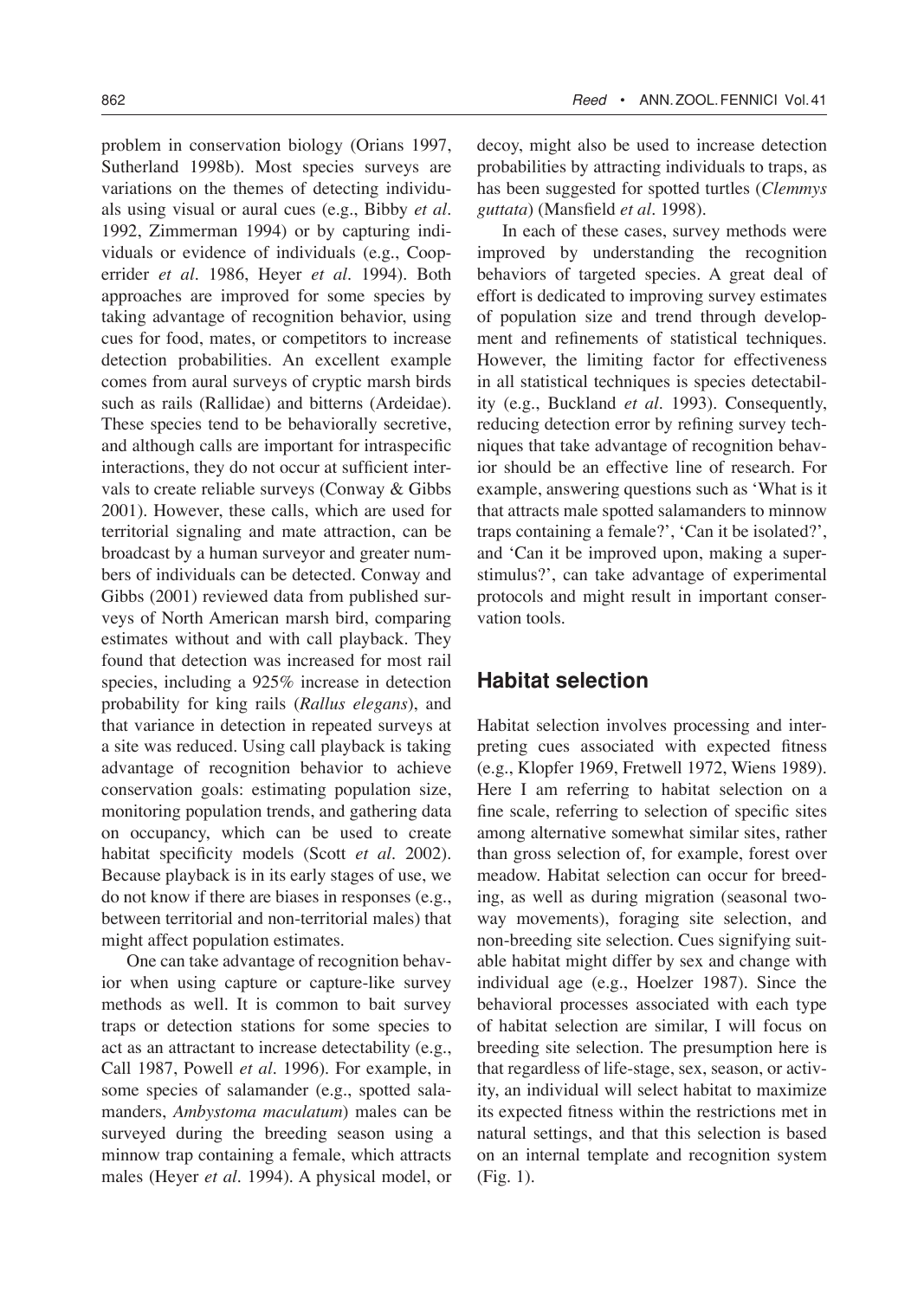#### **Breeding site selection**

Cues of habitat quality might be associated with direct or indirect measures of food availability or particular habitat features, or be evaluated indirectly using conspecifics or heterospecifics as cues (Table 1). The template shape and threshold placement can be modified subsequently based on breeding experience (e.g., Reed & Oring 1992). Baker (1978) created a simple model for animal movements that he applied to all movement decisions, including breeding site selection, whereby an individual's movement decisions could be thought of as a series of thresholds, consistent with recognition system template thresholds, driving the decision to stay at a site or to move on. Ketterson and Nolan (1983) criticized this as a general model for movement decisions, suggesting that there is no physiological reality associated with the cascading series of thresholds, and that the suitability of potential breeding sites probably is a continuum of quality from which an individual selects the best point. These two ideas are compatible within a recognition system framework (Fig. 1). For example, breeding site quality might be a continuum for some species, or it might be a continuum modified by a bivariate cue (e.g., presence or absence of a suitable cavity for a species that is an obligate cavity nester). Regardless, when an individual arrives at a site, it can compare that site to a template of suitability, and the site can be rejected or accepted (Fig. 1). This decision can be made using any of a number of selection rules, such as the bestof-*n* sites sampled, or selecting the first site that surpasses some minimum standard. These types of models are common in mate-selection and foraging theory (discussed in Reed *et al*. 1999), and there are additional related models of prospecting for breeding sites (e.g., Johnson 1989, Boulinier & Danchin 1997), that might lend themselves well for modification to a recognition system framework. Manipulating potential cues of habitat suitability, as has been done for colonially nesting birds (*see* section 'Facilitating habitat selection'), could be used to determine which cues are most important for site selection and where thresholds in the template exist.

Cue perception and action is central to recognition systems, and cues might differ between males and females, or by life stage. For example, spotted sandpipers (*Actitis macularia*) are sequentially polyandrous, and female fitness is associated with the number of mates acquired in a season (Oring *et al*. 1991). Territory site selection by older individuals is partly affected by nesting success or failure in previous years, and when both potential mates have had prior success on different territories pairing can be delayed because of conflict over territory site selection (Oring *et al*. 1994). Males assess reproductive success by number of their own chicks fledged, while females base it on number of eggs laid (Oring *et al*. 1994), and information on local

| Table 1. Examples of cue types for breeding site selection. |
|-------------------------------------------------------------|
|-------------------------------------------------------------|

| Cue Type          | Taxon                                                                                       | Example citations                                                                                                                                                                                                                                                          |  |
|-------------------|---------------------------------------------------------------------------------------------|----------------------------------------------------------------------------------------------------------------------------------------------------------------------------------------------------------------------------------------------------------------------------|--|
| Food              | widely exhibited by invertebrate<br>herbivores                                              | Chew (1988), Jaeniki & Papai (1992)                                                                                                                                                                                                                                        |  |
| Habitat structure | widely exhibited by birds                                                                   | Wiens (1989), Marshall & Cooper (2004)                                                                                                                                                                                                                                     |  |
| Conspecifics      | widely exhibited by birds<br>beetles, diptera<br>spiders<br>marine invertebrates<br>lizards | Stamps (1988, 1991), Reed et al. (1999)<br>Grevstad & Herzig (1997), Onyabe & Roitberg (1997)<br>Samu et al. (1996), Hodge & Storfer-Isser (1997),<br>Schuck-Paim & Alonso (2001)<br>Scheltema et al. (1981), Burke (1986), Minchinton (1997)<br>Stamps (1987, 1988, 1991) |  |
|                   | mammals                                                                                     | Hoeck (1982, 1989), Weddell (1991)                                                                                                                                                                                                                                         |  |
| Heterospecifics   | spiders<br>birds                                                                            | Hodge & Storfer-Isser (1997)<br>Mönkkönen & Forsman (2002), Thomson et al. (2003)                                                                                                                                                                                          |  |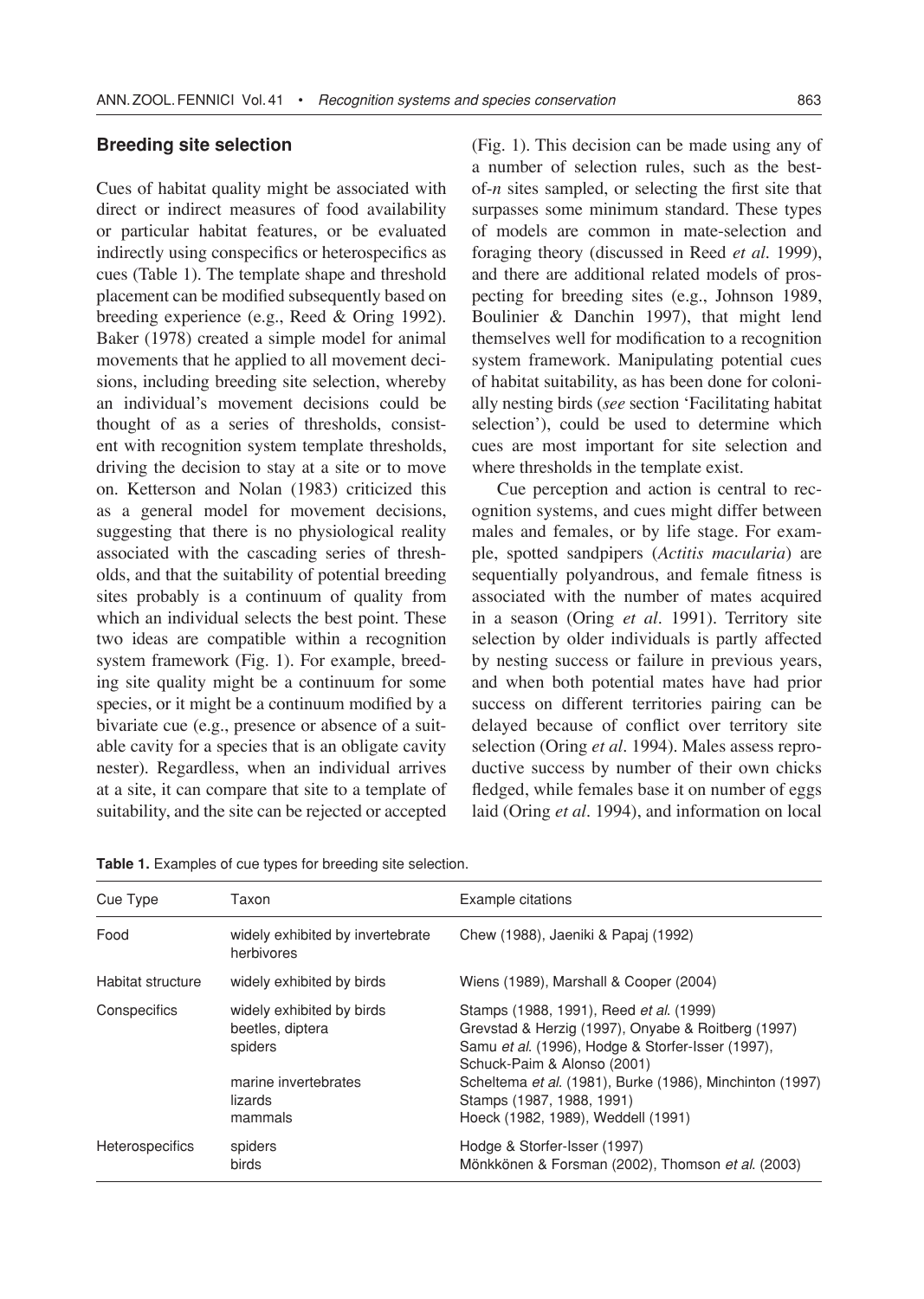

**Fig. 2.** Schematic of a recognition template for breeding site selection depicting acceptable and unacceptable habitat based on resources needed for breeding and the threshold for rejection (T1), with rejection errors shaded (left), and acceptable habitat based on resources needed plus a conspecific cue for settling, with the revised threshold for rejection (T2) (right). The shaded area represents habitat that is rejected but would be acceptable based on resources needed for breeding. Axes as in Fig. 1.

reproductive success affects settlement (habitat selection) of prospecting females in subsequent years but not of prospecting males (Reed & Oring 1992).

The availability of multiple cues of habitat quality allows for the possibility of a greater range of rejection errors if the cues are obligate (or strongly favored) rather than facultative. For example, sites might exist that are functionally suitable for breeding (e.g., available breeding site and food) that are rejected because they lack an indirect cue of suitability such as presence of conspecifics (Fig. 2). There is a growing body of research in animal behavior investigating the availability and use of public versus private information, or cues, in breeding site selection (Serrano *et al*. 2001, Doligez *et al*. 2003, 2004, Pärt & Doligez 2003). Private information is available only to the individual and comes from personal experiences. Public information includes cues that are generated incidentally by the behavior of another individual, thus becoming available to observers. For example, by selecting a breeding site an individual provides a cue to conspecifics, and sometimes to heterospecifics (Table 1), about the potential suitability of adjacent sites. This information can be gathered during prospecting, when individuals sample potential breeding sites and use the information for subsequent breeding site selection, sometimes more than a year later

(Reed *et al*. 1999). In fact, the easiest time to determine what might be the template for habitat selection could be during population recovery (if population decline was unrelated to habitat loss) or when there is abundant newly created or restored habitat. Prospecting individuals in a setting where there is abundant suitable habitat available would be expected to select the best habitat. Although the literature and language pertaining to "public cues" have not crossed over to species conservation, the concepts have been applied extensively. The availability of public cues provides opportunities to manipulate behavioral cues of breeding habitat selection for species conservation (*see* section 'Facilitating habitat selection'), thus manipulating local population dynamics and demography (Ray *et al*. 1991, Reed & Dobson 1993, Boulinier & Danchin 1997, Reed & Levine [in press].

Because recognition templates and threshold placements are the result of evolved processes and individual experience, the introduction of exotic, invasive species can increase the rate of discrimination errors. Exotic invasive species are a leading cause of species extinction (Wilcove *et al*. 1998), and negative effects on endemic species often occur through competitive displacement or depredation. However, exotic species can have more insidious effects associated with recognition behavior and breeding site selection. For example, the green-veined white butterfly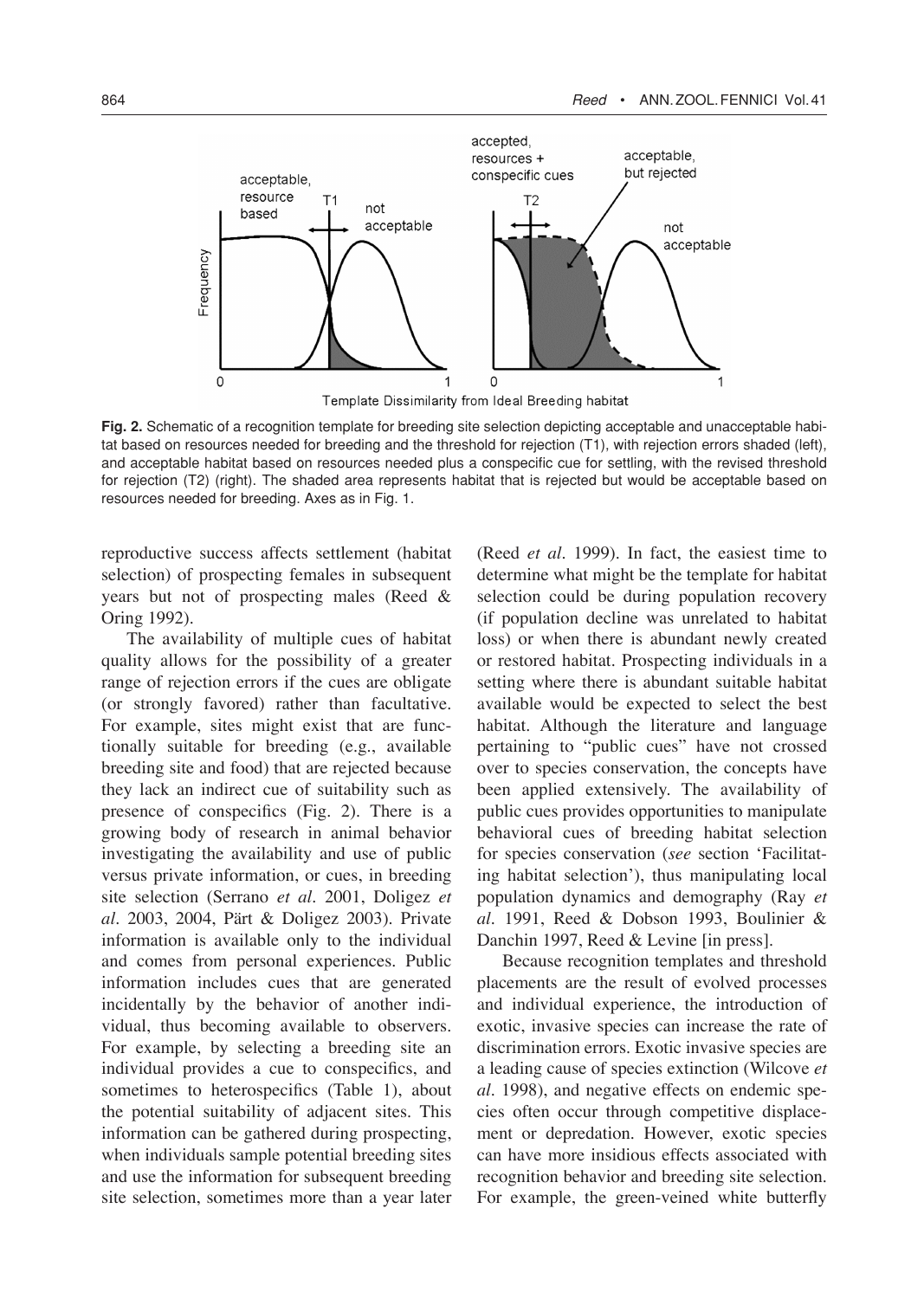(*Pieris napi*) native to eastern North America has undergone a range reduction and local declines are occurring (Chew 1981). *P. napi* oviposit on plants of the Brassicaceae, and are being impacted by the invasion of garlic mustard (*Alliaria petiolata*), a *Brassica* species that produces a chemical cue (a type of glucosinolate) that signals acceptability to these butterflies for ovipositing (Louda & Mole 1991). Unfortunately, *P. napi* caterpillars have high mortality on *Alliaria* because they cannot metabolize one of the plant's defense chemicals (Courant *et al*. 1994). Interestingly, *P. napi* in Europe develop normally on *Alliaria* (Bowden 1971). Recognition conflicts are found in other species of Pierine butterflies in the presence of other species of exotic invasive host plants (Bowden 1971, Chew 1977, 1981, Chew & Renwick 1995). I suspect this type of recognition system disruption in native species is common where exotic species invade, and if the result of the recognition error is severe enough, native species making the recognition error either will evolve or go extinct. For further discussion of recognition systems and invasion success, *see* Starks (2003) and Payne *et al*. (2004).

### **Dispersal**

After individuals are born (or whatever taxonspecific equivalent occurs), there eventually is the necessity to reproduce. If reproduction occurs any place except where the individual was born, there is dispersal to that new site, and many species have some active form of dispersal and breeding site selection (Clobert *et al*. 2001). Recent research related to species conservation has shown that dispersal is increasingly difficult as habitats become fragmented (e.g., Cooper *et al*. 2002). Dispersing individuals that are not traveling in a random direction or through Brownian motion appear to have some sort of template regarding habitat suitability during dispersal because they disperse through certain types of habitat and avoid others. Although these selections might be physiologically based for some species, such as avoiding dehydration by not crossing open habitat, it is becoming clear that for some vertebrates that dispersal

habitat selection and avoidance is behaviorally based (Harris & Reed 2002). Dispersal and other movements in birds are well studied, particularly in forest birds. Song or alarm call playback has been used to study movement, taking advantage of responses to cues for competitors or predators, and researchers have shown that many forest bird species avoid crossing gaps on forest habitat (Desrochers & Hannon 1997, Rail *et al*. 1997, St. Clair *et al*. 1998). The response appears to be graded by distance, with decreasing likelihood of crossing larger gaps (e.g., Rail *et al*. 1997 Harris & Reed 2002). These results are readily explained by the existence of a template of varying degrees of dispersal habitat acceptability with thresholds related to distances beyond which individuals will not cross.

#### **Facilitating habitat selection**

If we can recognize the cues used by different species to determine the level of habitat suitability, the cues can be manipulated to achieve conservation goals (Reed & Dobson 1993, Reed 2002). Hunters have used cues, in the form of decoys and calls, for centuries to draw species to habitats (e.g., Kear 1990). In fact, hunters as a group have employed to some degree experimental protocols based on recognition behavior to refine the cues being used by species for site selection. A recent example of this is ROTODUX, a white, horizontal plastic cylinder with longitudinal blades, where the cylinder is spun using an electric motor (http://www.rotoducks.com/) and the spinning/flashing motion attracts waterfowl to feeding sites. This "display" acts as a strong stimulus for attracting waterfowl to foraging sites. An example from hunting and conservation biology is the use of nest boxes to attract cavitynesting species to areas from which they had been absent, with excellent examples coming from waterfowl (Kadlec & Smith 1992) and eastern bluebirds (*Sialia sialis*) (Zeleny 1977). As creation of artificial nesting sites for conservation purposes expands (e.g., Lalas *et al*. 1999, Stamp *et al*. 2002), it will require a better understanding of species-specific nesting cues and templates. Breeding cue manipulation has been particularly effective in seabird conservation.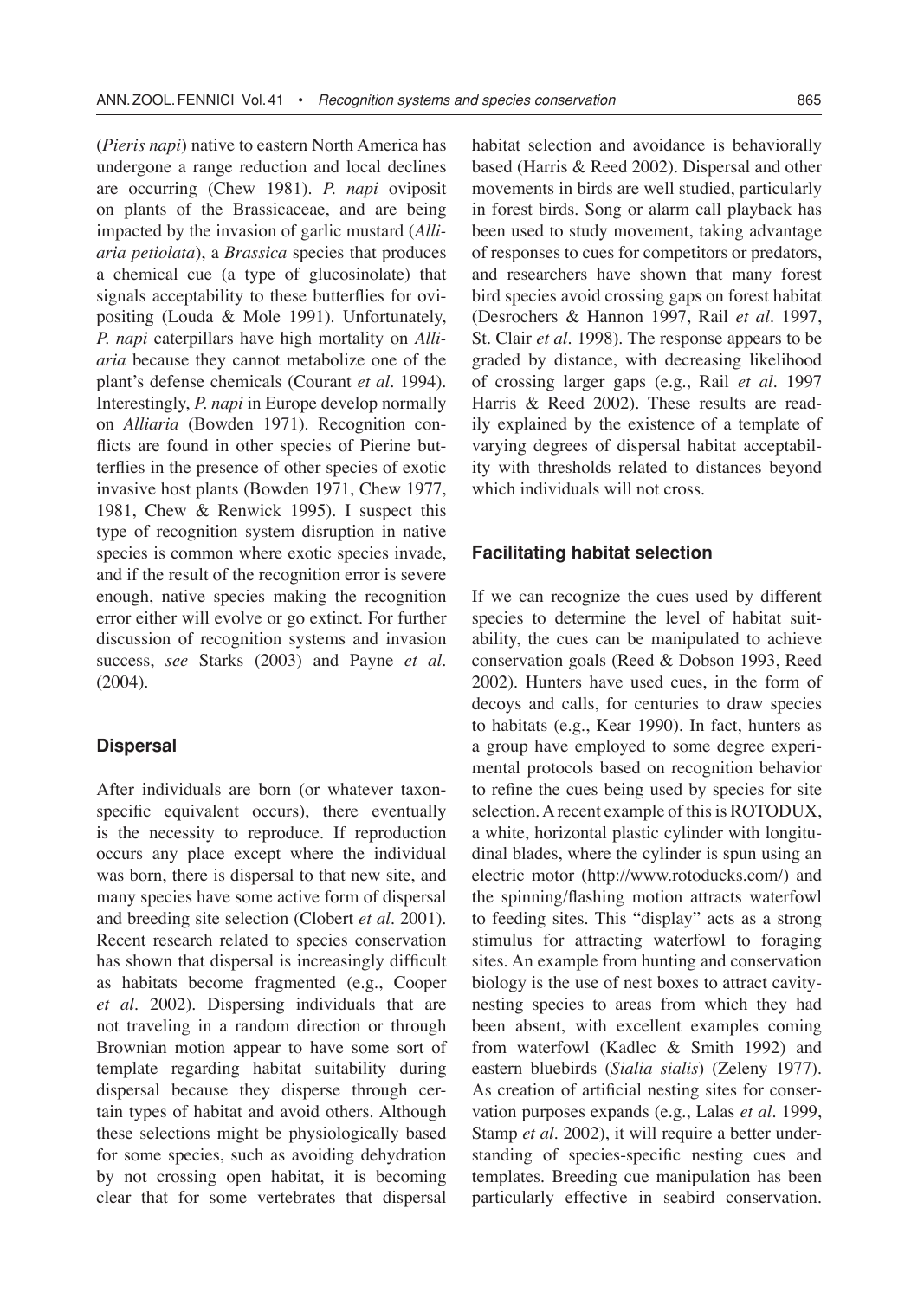

**Fig. 3.** Laysan albatross decoys in courtship pose at Kaohikaipu, an island in Waimanalo Bay, Oahu, Hawaii. (Photograph courtesy of Mark Rauzon, Marine Endeavors, Oakland, California).

Decoys and/or sound recordings of colonies have been used to induce colonially nesting seabirds to establish new breeding colonies for least tern (*Sterna antillarum*) (Kress 1983) and Atlantic puffin (*Fratercula arctica*) (Kress 1978, Kress & Nettleship 1988), and to attract wading birds to foraging sites (Crozier & Gawlik 2003). Using decoys as a cue to attract birds was taken further in the Laysan albatross (*Diomedea immutabili*s), where breeding site selection cues were refined by providing decoys of chicks and of adults in courtship poses (Fig. 3) (Podolsky 1990). The use of breeding cues has been effective for other types of birds as well. Endangered black-capped vireos (*Vireo atricapilla*) were attracted to new breeding sites using territorial song playback (Ward & Schlossberg 2004), and dispersing griffon vultures (*Gyps fulvus*) were attracted to abandoned breeding sites by spreading white paint to simulate conspecific feces (Sarrazin *et al*. 1996). Although manipulating breeding cues has not been tried for invertebrate conservation, I suspect taking advantage of aggregation and reproductive hormones, as is done for pest control (*see* section 'Pest deterrence and control' below), could be a useful species conservation technique.

Clearly, understanding the recognition cues used by threatened species for breeding site, non-breeding site, and dispersal habitat selection would be a valuable resource for effective habitat restoration. Experiments to determine which cues are most important in attracting animals or triggering breeding would be an effective application of recognition behavior to species conservation. The use of artificial attractants shows promise. Some hunting organizations are concerned that new electronically driven technology being used to attract waterfowl might be so effective that it might result in longterm declines of waterfowl populations (e.g., California Waterfowl Association, http://www. calwaterfowl.org/Currentevents37.htm). Using similar technology to generate cues for species conservation could be a boon. Currently the use and refinement of this type of behavioral manipulation for species conservation lags behind use for hunting. It should be noted, however, that there is a potential danger in attracting individuals to a site if this site is actually inappropriate for breeding and creates an attractive population sink (Delibes *et al*. 2001).

## **Mating success**

Hybridization, or introgression, between species or subspecies might be thought of as a mate recognition error (Rhymer & Simberloff 1996, Buerkle *et al*. 2003). Hybridization is regular but infrequent, particularly if you base species designations on the biological species concept (Mayr 1966). By definition hybridization is uncommon because sympatric species have evolved isolat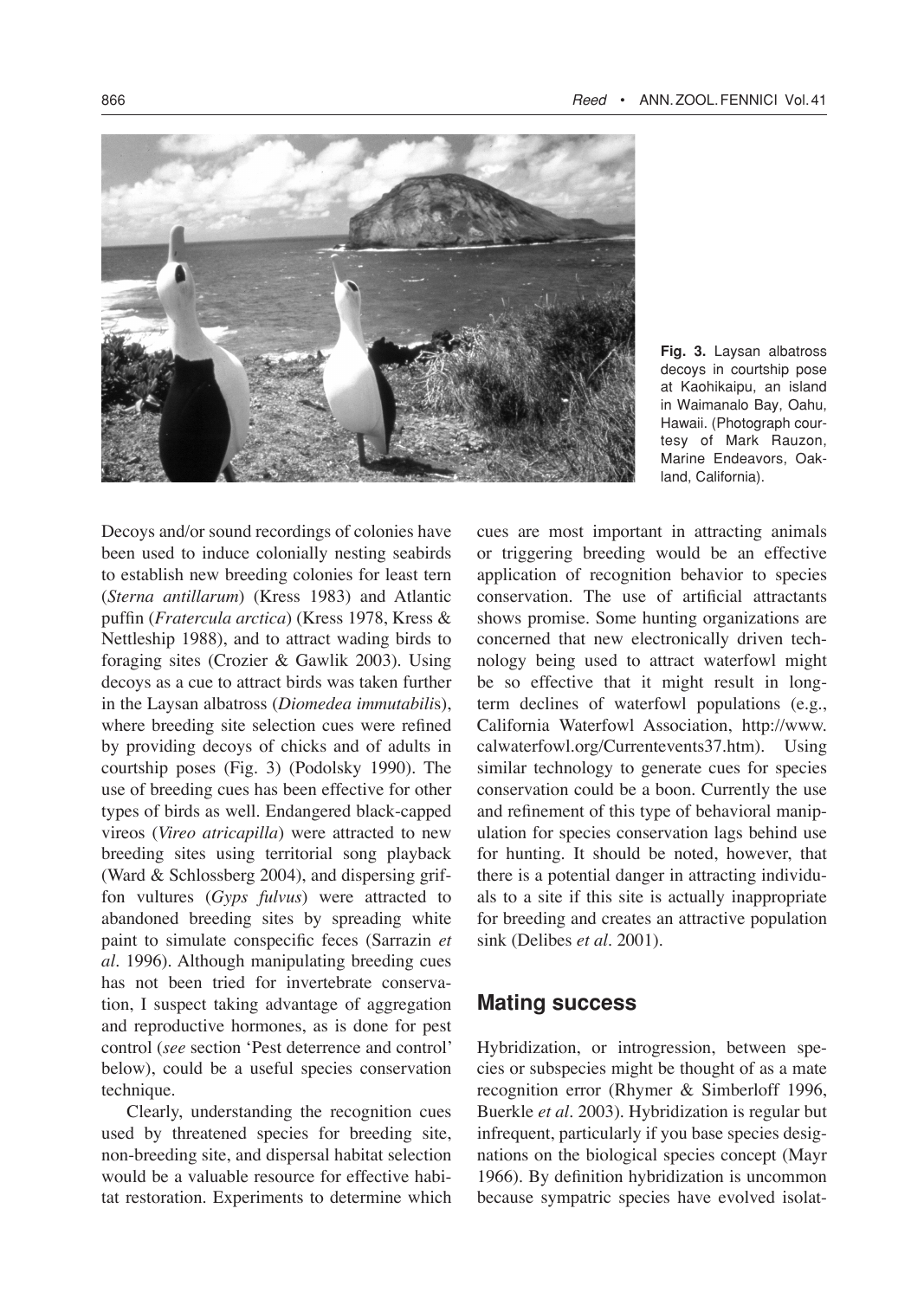ing mechanisms, such as elaborate displays or species-specific cues, to prevent hybridization. In recognition systems this involves the refinement of a mate selection template and appropriate placement of the rejection threshold (*see* Göth & Hauber 2004, Lewis *et al.* 2004). Under some conditions, however, hybridization can become more common: (a) when species become rare, the acceptance threshold for mates can shift, probably because the real risk of not encountering an acceptable mate could result in reproductive failure (Reeve 1989); hybridization can be a particularly acute problem for captive populations; (b) when habitat changes allow formerly allopatric species to become sympatric through range shifts and interspecific isolating mechanisms do not exist; and (c) when exotic species are introduced to a new geographic region and

reproductive isolating mechanisms do not exist (Table 2). The second and third scenarios would be exacerbated when populations are small (scenario a); that is, when we are most worried about extinction risk. Under all scenarios, a species either will evolve isolating mechanisms, improving their mate recognition template and shifting their rejection threshold, or it might go extinct if humans do not successfully eliminate the exotic species. For example, the koloa (Hawaiian duck) (*Anas wyvilliana*) shows signs of going extinct through introgression with mallards (A. *platyrhynchos*) (Browne *et al*. 1993, Rhymer 2001). Mallards have been found on the Hawaiian Islands since at least the late 1800s. Recent surveys show that koloa might exist only as hybrids on Oahu and Maui, and hybrids have been found on Kauai and the Big Island, islands

| Threatened species or subspecies                                                       | Hybridizing with                                                                         | Citations                                            |
|----------------------------------------------------------------------------------------|------------------------------------------------------------------------------------------|------------------------------------------------------|
| Catalina mahogany (Cercocarpus<br>traskiae)                                            | Mountain mahogany (C. intricatus)                                                        | Rieseberg & Swensen (1996)                           |
| Cutthroat trout (Oncorhynchus<br>clarki)                                               | Rainbow trout (O. mykiss)                                                                | Meyer et al. (2003), Weigel et al.<br>(2003)         |
| Shortnose sucker (Chastmistes<br>brevirostris)                                         | Smallscale sucker (Catostomus<br>rimiculus) and Lost River sucker<br>(Deltistes luxatus) | Tranah et al. (2003)                                 |
| Cuban crocodile (Crocodylus<br>rhombifer)                                              | American crocodile (C. acutus)                                                           | Ramos et al. (1994)                                  |
| Guanay cormorant (Phalacrocorax<br>bougainvilli)                                       | King cormorant (P. albiventer)                                                           | Bertellotti et al. (2003)                            |
| European quail (Coturnix c.<br>coturnix)                                               | Japanese quail (C. c. japonica)                                                          | Deregnaucourt & Guyomarch<br>(2003)                  |
| Koloa (Anas wyvilliana)                                                                | Mallard (A. platyrhynchos)                                                               | Browne et al. (1993), Rhymer<br>(2001)               |
| White-headed duck (Oxyura<br>leucocephala)                                             | Ruddy duck (O. jamaicensis)                                                              | Hughes (1996)                                        |
| Black stilt (Himantopus<br>novaezelandiae)                                             | Pied stilt (H. himantopus)                                                               | Pierce (1984)                                        |
| Forbe's parakeet (Cyanoramphus<br>forbesi)                                             | Red-crowned parakeet (C. auriceps)                                                       | Nixon (1994), Triggs & Daugherty<br>(1996)           |
| European wildcat (Felis silvestris<br>silvestris), Sardinian wildcat (F. s.<br>libyca) | Domestic cat ( <i>F. s. catus</i> )                                                      | Daniels & Corbett (2003),<br>Pierpaoli et al. (2003) |
| Dingo (Canis lupus dingo)                                                              | Domestic dog (C. familiaris)                                                             | Daniels & Corbett (2003)                             |

**Table 2.** Examples of species and subspecies that are threatened by introgression.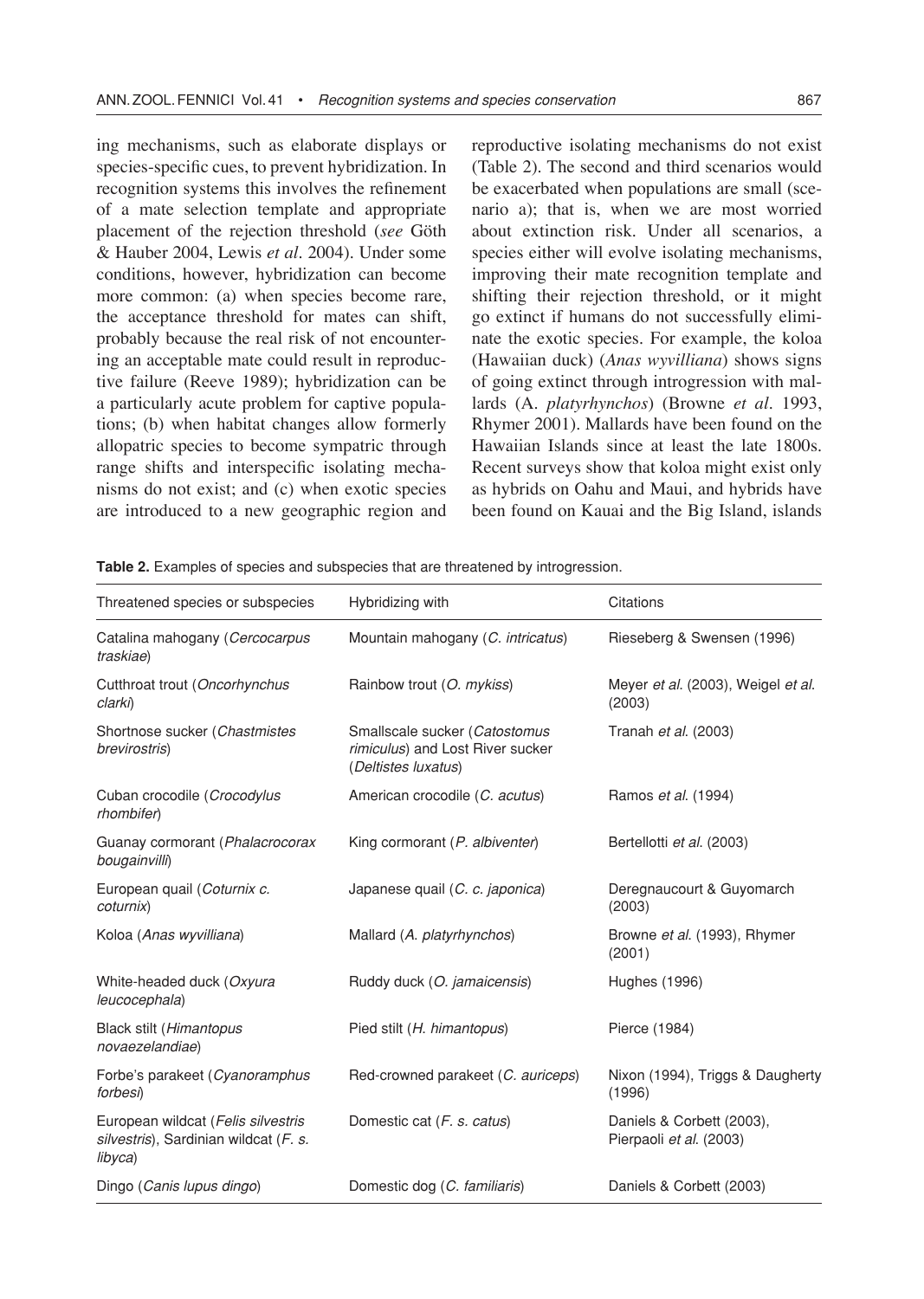previously thought to contain only pure koloa (Swedberg 1967, Engilis *et al*. 2002). Because koloa show no evidence of changing their mate selection criteria, at least at a pace sufficient to maintain the koloa as a species, there is a fear that in the absence of a rapid and strong human response the koloa will become extinct in the near future (Engilis *et al*. 2002).

A contrasting viewpoint on hybridization can be constructed, however. Mate selection involves selecting the best mate an individual can get in a particular situation. If an individual finds itself in a site with no potential mates of the same species, it can either court the individuals available or try to find a site with conspecific mates. If the individual stays, then hybridizing is the best available option. Whether or not this is an "error" in an evolutionary sense depends on the result of mating. If viable offspring are produced, then the mate selection might not be considered an error. In the example of Geospizid hybrids given above, hybridization does not result in reduced reproductive output, and the young produced are as viable as those from conspecific matings (Grant & Grant 1992). Consequently, hybridization is apparently not an error from an evolutionary perspective, although under normal settings of mate availability conspecifics are selected as mates.

When population size gets too small, one effect that has been observed in some species is a sharp decrease in reproductive success (e.g., Kuusaari *et al*. 1998). Reproductive behavior in some species is stimulated by external cues, such as pheromones or social stimulation (e.g., Stacey *et al*. 2001). Manipulating cues to increase reproductive activities in small populations could stimulate population growth. The examples provided above for generating new seabird colonies demonstrate this. As another example, Pickering and Duverge (1992) stimulated pre-reproductive displays in a captive flamingo (*Phoeniconais* spp.) flock by putting up mirrors to give the appearance of more individuals. Work on giant pandas (*Ailuropoda melanoleuca*) shows an important role of chemical signaling in sexual motivation (Swaisgood *et al*. 2003), which suggests chemical cues might be manipulated to stimulate breeding. In fact, female mating preference for particular males has been manipulated by altering odor cues for familiarity (pygmy loris, *Nycticebus pygmaeus* (Fisher *et al*. 2003)) and for male quality (harvest mice, *Micromys minutus* (Roberts & Gosling 2004)). Similar preference manipulation has been done by altering visual cues in zebra finches (*Poephila guttata*) with extraordinary results. Burley (1986a) showed that the color of plastic leg bands placed on males could double reproductive success for birds banded with "attractive" colors, (Burley 1986b), alter the sex ratio of offspring to favor the "attractive" mate (Burley 1986a, 1986c), and increase mortality rates for "unattractive" birds (60% *vs*. 13% for "attractive" birds during the time of the experiment; Burley 1985). Although mating preference or reproductive success responses to color band cues are observed in some other bird species (Hagan & Reed 1988), it is not universal (Weatherhead *et al*. 1991, Cristol *et al*. 1992). Color bands are not the only cue that can be altered to manipulate mating preferences. Adding novel traits, such as a colored feather to a bird's head, or altering colors on a bird can affect mate choice (Witte & Curio 1999, Witte *et al*. 2000, Collins & Luddem 2002). Females evaluating males based on non-personal cues, such as nest site ornamentation (e.g., Ostlund-Nilsson & Holmlund 2003), broadens the possibilities of manipulating mate attraction. Although novel ornaments do not cause universal response across species (e.g., Horster *et al*. 2000), it suggests that there is broad opportunity to manipulate mating cues to achieve conservation goals, including maintaining genetic variability in a population.

#### **Maintaining genetic variability**

Loss of genetic variability can threaten species persistence by increasing the expression of deleterious alleles and by the loss of potential for evolution (Allendorf & Leary 1986, Frankham *et al*. 2002). Important factors determining the rate at which genetic variability is lost from a population include mate selection and reproductive output (Parker & Waite 1997). In particular, the more skewed the breeding sex ratio, and the more skewed the variance in individual reproductive success, the more rapidly allelic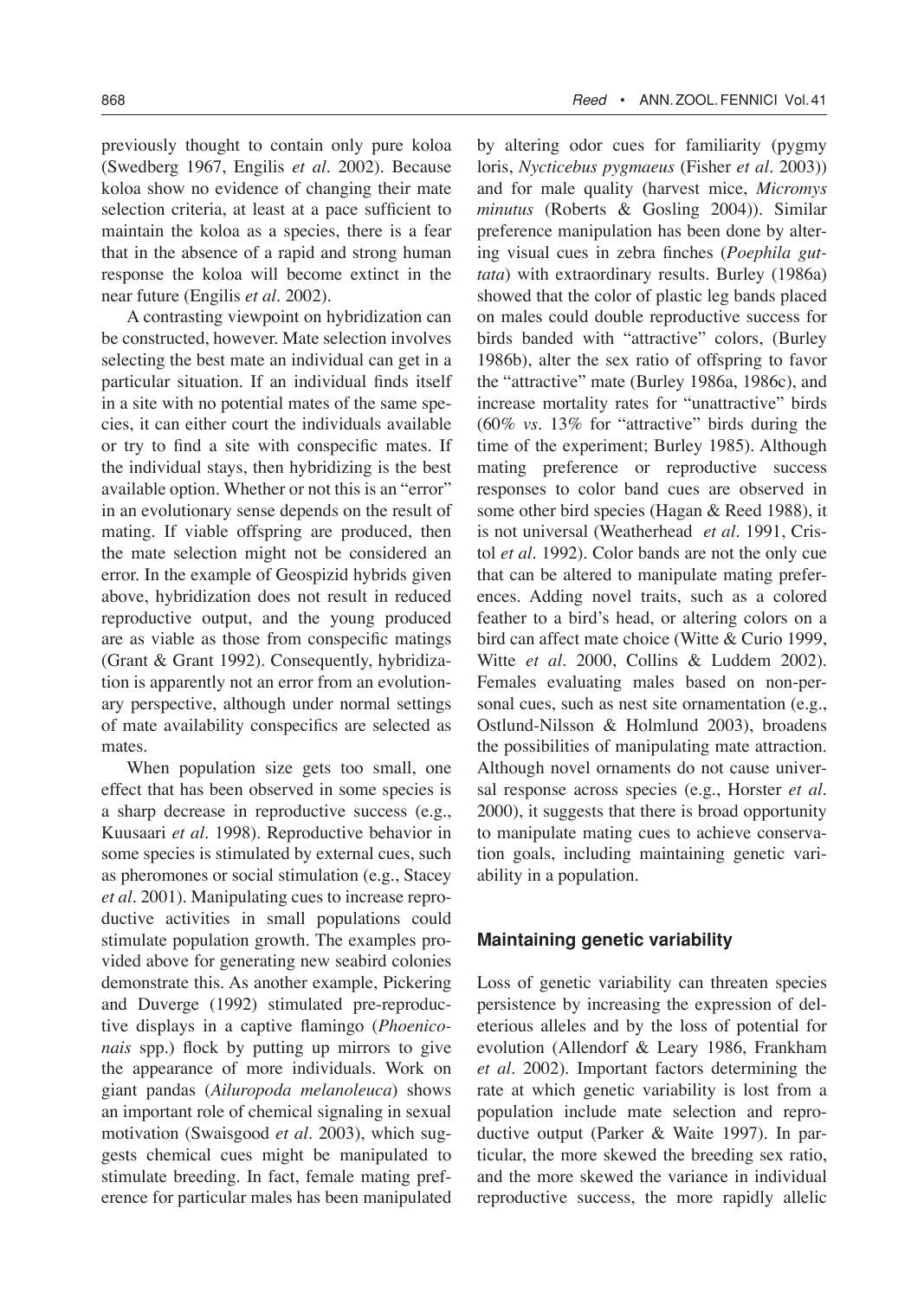diversity is lost. Consequently, increasing the proportion of individuals breeding and reducing variance in reproductive success among individuals maximizes effective population size  $(N_e;$ an index of the rate of loss of genetic variability; the larger the  $N_e$ , the slower the rate of loss) (Falconer 1989). Blumstein (1998) and Reed (2002) used simple modeling scenarios to show the degree to which manipulating mate preference and relative reproductive success among individuals might increase  $N_e$ . This could be done by manipulating mate-selection cues (previous section). Genetic variability also could be increased through immigration, and the methods described above to increase dispersal or colonization (*see* section 'Facilitating habitat selection') could be used to increase genetic variability.

Manipulating mate preference and relative reproductive success among individuals, however, might not provide a net conservation benefit. (1) Genetic variability is not inherently beneficial to a population. If there are a large number of lethal equivalents in the resident population, or if introducing immigrants disrupts local adaptations, the resulting population might have reduced fitness. (2) Evolution favors individuals that select superior individuals as mates. Encouraging a more even mating success among individuals could result in a population with poorer mean fitness. Since the genetic makeup and functional relationships of genes are not known for most individuals or species, and are unlikely to ever be known, one might argue that manipulating breeding behavior and gene pools cannot be done effectively. This may not be the case. There are ecological indicators of inbreeding depression, such as lower-than-expected reproductive output, that might indicate benefits to manipulating the population's genetic structure.

#### **Self incompatibility genes**

A fine example of a recognition based mating system problem comes from self incompatibility genes, which are common in flowering plants (Richards 1997, also discussed by Payne *et al*. 2004). In small populations, self-compatibility alleles can be lost through genetic drift (Frankham *et al*. 2002), resulting in low compatibility among individuals in the population, which is a type of Allee effect. Demauro (1994) describes a situation in which a population of endangered lakeside daisies (*Hymenoxys acaulis*) had grown so small that reproduction did not occur. Eventually plants were fertilized by pollen from another population. It is not clear how this recognition system restriction could be bypassed, beyond importing breeders or reproductive propagules, but it exists as a conservation challenge.

## **Predator avoidance**

Predator recognition is a learned trait in some species, and lack of recognition or discrimination by captively reared individuals can be a problem when they are released into the wild (Griffen *et al*. 2001). Predator recognition also is a problem in natural populations when predators are reintroduced or naturally recolonize an area from which they are absent and local prey no longer respond appropriately to the predators (Berger *et al*. 2001, Lima 2002). Predator recognition cues and appropriate discrimination might be entrained in naïve individuals. For example, rufous hare-wallabies (*Lagorchestes hirsutus*) have been trained through exposure to live predators (McLean *et al*. 1994, 1995), and predator models have been used to train wild and captive-reared endangered species to recognize predators and to respond appropriately (e.g., Takahe, *Porphyrio mantelli* (Bunin & Jamieson 1996), New Zealand robin, *Petroica australis* (McLean *et al*. 1999)).

There is an extensive body of work investigating predator recognition that is being done to address problems unrelated to species conservation, including work on chemical cues of predator presence (e.g., Mirza & Chivers 2000, Blumstein *et al*. 2001, Burns & Wardrop 2001, Griffin *et al*. 2001, Berejikian *et al*. 2003, Leduc *et al*. 2004). Goals of this recognition system based research include determining which specific cues and contexts elicit different types of anti-predator responses, and more practical problems such as increasing survivorship of hatchery raised fish for recreational fishing. This body of work might provide experimental protocols for refining behavioral training for predator recogni-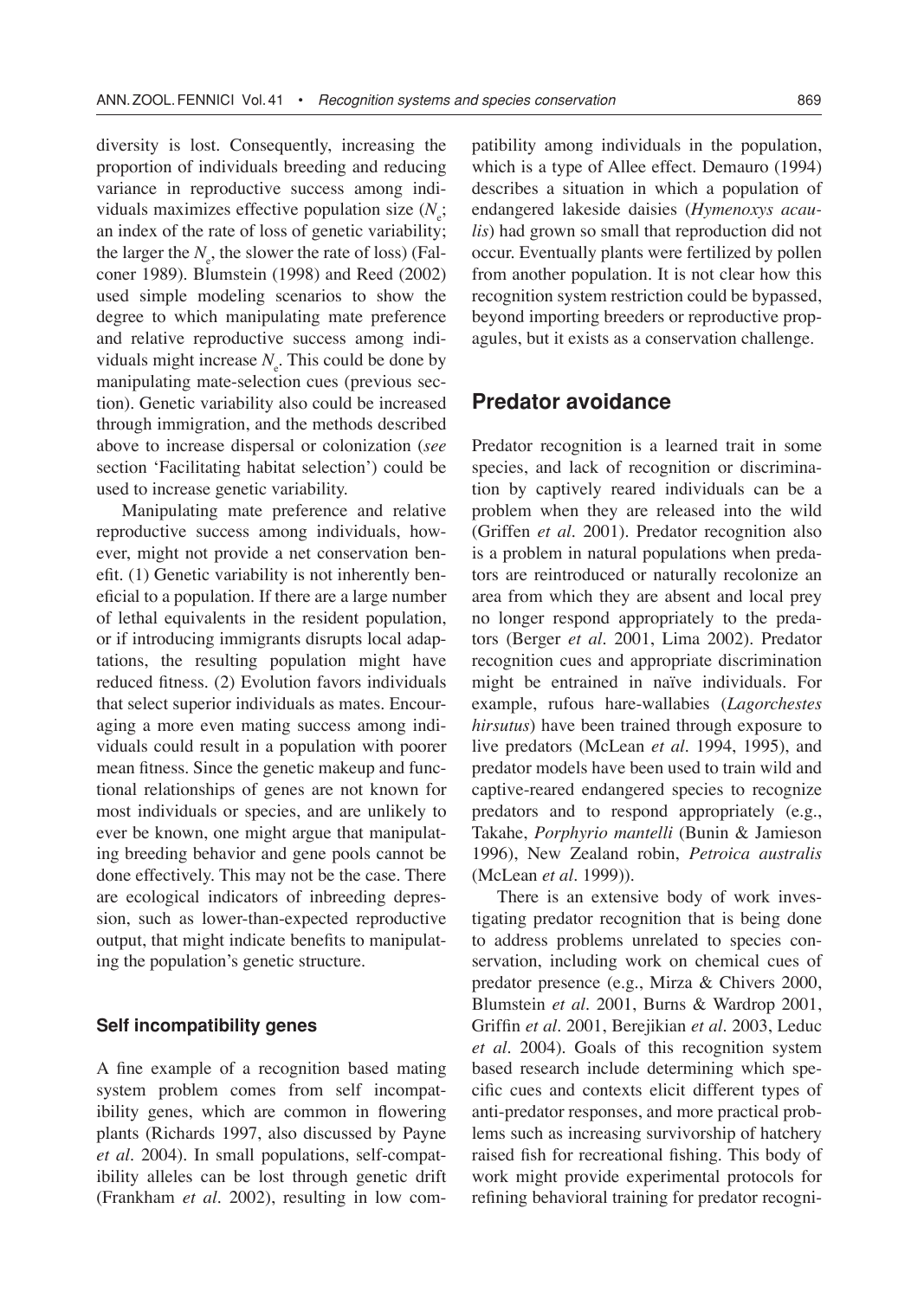tion and discrimination for threatened species conservation, as might aversion training and learning from psychological studies (*see* next section 'Pest deterrence and control'). In particular, gaining a better understanding of the predator presentation context that elicits the quickest and most effective response would be important. This might include, for example, creating superstimuli or more effectively negatively reinforcing simulated predator encounters.

# **Pest deterrence and control**

It might seem odd to cover pest deterrence and control in a paper on species conservation, but some endangered species are considered pests by some people (e.g., gray wolves, *Canis lupus* (McNay 2002)), and pests can threaten the persistence of endangered species. In both situations, recognition behavior can play, or has played, a role in species conservation. Approaches for controlling vertebrate and invertebrate pests has taken advantage of recognition behaviors for a long time, particularly for controlling agricultural pests. Invertebrate pests, such as Japanese beetles (*Popillia japonica*) can be drawn to a site using aggregation or sex pheromones and at that site they can be killed or exposed to pathogens (e.g., Klein & Lacey 1999, Symonds & Elgar 2004; *see* Pedigo 2001 for a review of management techniques for invertebrate crop pests). Some vertebrate pests are controlled using behavioral cues, such as stool pigeons and Judas goats, whereby an animal's aggregation behavior is used to trap other individuals. The current manifestation of the Judas goat technique to capture or kill feral goats (*Capra hircus*) involves releasing animals with radio collars into the area targeted for goat control. Goats are social animals that aggregate, so after a sufficient period of time the radio-collared animals are located and goats in that group are killed (Keegan *et al*. 1994). This technique is now being used on feral pigs (*Sus scrofa*) (McIlroy & Gifford 1997). Sometimes humans taking advantage of aggregation behavior can be extremely effective, as it was partially responsible for the extinction of passenger pigeons (*Ectopistes migratorius*) and Carolina parakeets (*Conuropsis carolinen-* *sis*), both of which were perceived as crop pests (Schroger 1955, McKinley 1985). The techniques used to control species perceived as pests often need to be developed through trial and error (or better yet through strong inference and experimental procedures) for each species. For example, attempts at European starling (*Sturnus vulgaris*) deterrence appear to be largely ineffective or effective only for the short term (Belant *et al*. 1998). However, lessons learned from controlling one pest might be extended to other pests, as with the examples just given.

Another area of pest control research that involves recognition behavior is the use of taste aversion agents. This approach involves conditioning a predator's behavior by treating baits or mock prey (e.g., an egg) with an emetic compound such as lithium chloride, to stop unwanted depredation. The use of conditioned taste aversion to prevent depredation appears to have limited and inconsistent success (Smith *et al*. 2000), and an ideal agent for conditioned taste aversion has not yet been developed (Gill *et al*. 2000). A related type of aversion training is the use of chemical or acoustic repellants or deterrents, which also are used to repel herbivores (Horn 1983, Lehner & Horn 1985, Nolte 1999). Visual and acoustic stimuli seem to be effective for only a limited time (Belant *et al*. 1998, Smith *et al*. 2000), although based on years of biomedical research on aversive conditioning to noxious stimuli this result is not surprising (citations in Romero 2004). Animals also might be repelled using recognition associated with scent marking. Because mammalian predators respond to individual scents (e.g., Hutchings & White 2000), there is the potential to create mock predator territories in high-risk or high-conflict areas to repel endangered predators. In addition, if prey respond to predator scents (e.g., Downes & Adams 2001, Kusch *et al*. 2004), scents might be used to keep threatened prey species away from high-risk areas. These ideas rely completely on the understanding and manipulation of recognition systems.

It might be of value to systematically review the pest control literature from the point of view of recognitions systems theory. That is, one might identify cues for attraction or repulsion, determine if there are taxonomically or eco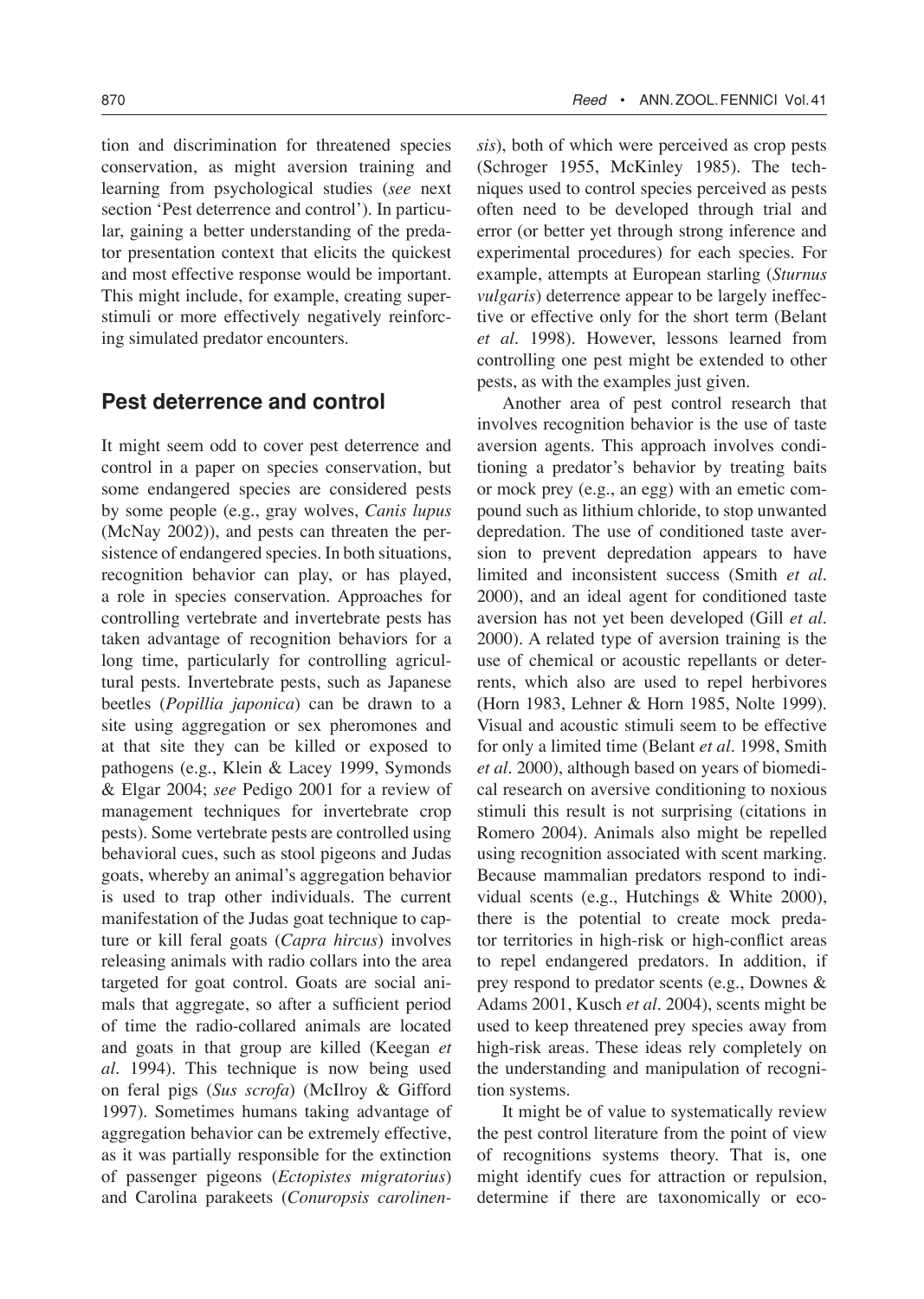logically based patterns, isolate what part of each cue type is most responsible for the action, and use this to come up with a 'theory of pest control' that could be applied to new pests. Using deductive reasoning to make the leap between species-specific solutions and broader patterns seems like an important use of recognition systems theory.

# **Conclusions**

Recognition behavior is central to many aspects of species conservation, in understanding, solving, and sometimes inadvertently creating problems. Much of what I presented in this review shows the early state of scientific development in addressing behavior-related problems in species conservation. This was not intended to be a complete review of the topics presented, and there are other topics in recognition systems that could affect conservation strategies or offer a means to manipulate a species' behavior, such as food (prey) selection. For example, it could be particularly important for species where adult food selection is affected by experiences early in life (Distel & Provenza 1991), or if food selection can be culturally transmitted (Mirza & Provenza 1990, Thorhallsdottir *et al*. 1990). One observation I can make from this review is that there are important lessons and approaches to be drawn from basic research and from applied research on domestic and hunted species.

Conservation biologists are always hoping to discover a new box of tools for solving specific problems in species conservation. Recognition systems do not come with a ready set of tools for this purpose, but based on this review, it is clear that recognition systems show promise as a research framework for refining study of the behavioral issues important to species conservation. In particular, (1) recognition systems predict variability among individuals in preferences and in behavioral responses to the same stimulus, and it predicts thresholds in behaviors (Fig. 1). Both of these patterns are observed in natural populations, and might provide a behaviorally based framework for population phenomena such as critical thresholds in habitat occupancy associated with habitat cover (e.g., Homan *et al.*

2004). (2) Recognition systems emphasize the importance of an evolutionary perspective for thinking about problems, and this is important in species management and conservation (e.g., Gavin 1991, Ashley *et al*. 2003). (3) And recognition systems emphasize the hypothesis-driven approach to problem solving that has been advocated for improving the effectiveness of wildlife management (e.g., McNab 1983, Davis 1985, Murphy 1990). Finally, this review reinforces the continuing importance of understanding the natural history of species that are targets of conservation activities, either to protect the species, or to remove the species because it is a threat (Schrader-Frechette & McCoy 1993, Grant 2000, Dayton 2003).

#### **Acknowledgments**

I thank C. Elphick, F. Koontz, P. Starks, and an anonymous reviewer for very helpful insights and comments on an earlier version of this manuscript. I also thank P. Starks for numerous (but enjoyable) discussions about semantics and applications.

## **References**

- Allendorf, F. W. & Leary, R. F. 1986: Heterozygosity and fitness in natural populations of animals. — In: Soulé, M. (ed.), *Conservation biology: the science of scarcity and diversity*: 57–76. Sinauer, Sunderland, Massachusetts.
- Ashley, M. V., Willson, M. F., Pergams, O. R. W., O'Dowd, D. J., Gende, S. M. & Brown, J. S. 2003: Evolutionarily enlightened management. — *Biol. Conserv*. 111: 115–123.
- Baker, R. R. 1978: *The evolutionary ecology of animal migration*. — Holmes & Meier, New York.
- Baldassarree, G. A. & Bolen, E. G. 1994: *Waterfowl ecology and management*. — John Wiley & Sons, New York.
- Belant, J. L., Woronecki, P. P., Dolbeer, R. A. & Seamans, T. W. 1998: Ineffectiveness of five commercial deterrents for nesting starlings. — *Wildl. Soc. Bull*. 26: 264–268.
- Berejikian, B. A., Tezak, E. P. & LaRae, A. L. 2003: Innate and enhanced predator recognition in hatchery-reared chinook salmon. — *Environ. Biol. Fish*. 67: 241–251.
- Berger, J., Swenson, J. E. & Persson, I.-L. 2001: Recolonizing carnivores and naïve prey: conservation lessons from Pleistocene extinctions. — *Science* 291: 1036–1039.
- Bertellotti, M., Donazar, J. A., Blanco, G. & Forero, M. G. 2003: Imminent extinction of the Guanay cormorant on the Atlantic South American coast: A conservation concern? — *Biodiv. Conserv*. 12: 743–747.
- Bibby, C. J., Burgess, N. D. & Hill, D. A. 1992: *Bird census*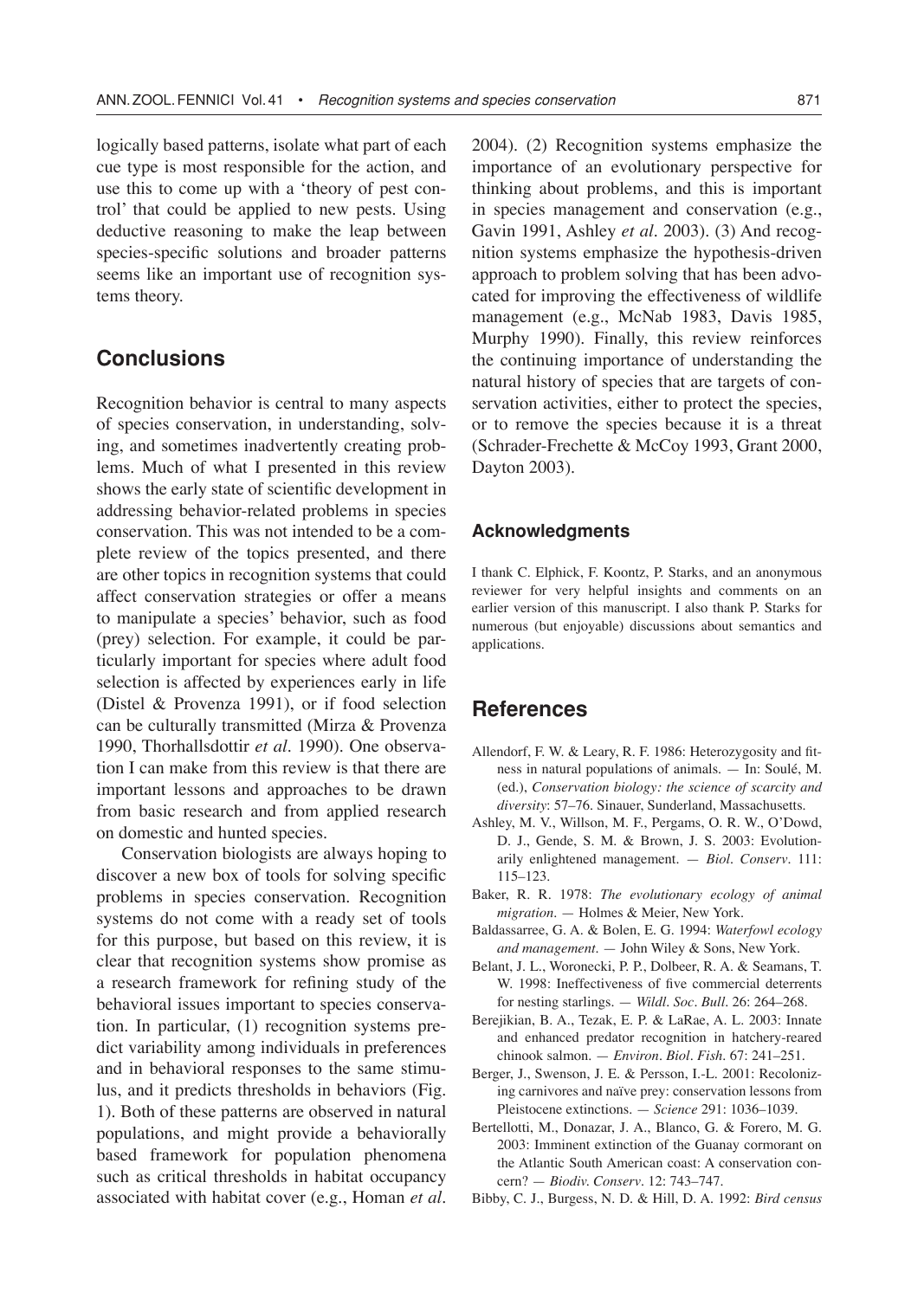*techniques*. — Academic Press, London.

- Blumstein, D. T. 1998: Female preferences and effective population size. — *Anim. Conserv*. 1: 173–177.
- Blumstein, D. T., Daniel, J. C. & Bryant, A. A. 2001: Antipredator behavior of Vancouver Island marmots: using congeners to evaluate abilities of a critically endangered mammal. — *Ethology* 107: 1–14.
- Boulinier, T. & Danchin, E. 1997: The use of conspecific reproductive success for breeding patch selection in territorial migratory species. — *Evol. Ecol*. 11: 505–517.
- Bowden, S. R. 1971: American white butterflies (Pieridae) and English food-plants. — *J. Lepidop. Soc.* 25: 6–12.
- Browne, R. A., Griffin, C. R., Chang, P. R., Hubley, M. & Martin, A. E. 1993: Genetic divergence among populations of the Hawaiian Duck, Laysan Duck, and Mallard. — *Auk* 110: 49–56.
- Buckland, S. T., Anderson, D. R., Burnham, K. P. & Laak, J. L. 1993: *Distance sampling: estimating abundance of biological populations.* — Chapman & Hall, New York.
- Buerkle, C. A., Wolf, D. E. & Rieseberg, L. H. 2003: The origin and extinction of species through hybridization. — In: Brigham, B. E. & Schwartz, C. A. (eds.), *Population viability in plants: conservation, management, and modeling of rare plants*: 117–142. Ecological Studies Volume 165. Springer-Verlag, New York.
- Bunin, J. S. & Jamieson, I. G. 1996: Responses to a model predator of New Zealand's endangered Takahe and its closest relative, the Pukeko. — *Cons. Biol.* 10: 1463– 1466.
- Burke, R. D. 1986: Pheromones and the gregarious settlement of marine invertebrate larvae. — *Bull. Mar. Sci.* 39: 323–331.
- Burley, N. 1985: Leg-band color and mortality patterns in captive breeding populations of zebra finches. — *Auk* 102: 647–651.
- Burley, N. 1986a: Comparison of the band color preferences of two species of estrilid finches. — *Anim. Behav*. 34: 1732–1741.
- Burley, N. 1986b: Sexual selection for aesthetic traits in species with biparental care. — *Am. Nat.* 127: 415–445.
- Burley, N. 1986c: Sex-ratio manipulation in color banded populations of zebra finches. — *Evolution* 40: 1191– 1206.
- Burns, J. G. & Wardrop, S. L. 2001: The veloci-raptor: a bicycle-powered model raptor for realistic predator encounter experiments. — *J. Field Ornithol*. 72: 399– 405.
- Call, M. 1987: Rodents and insectivores. In: Cooperrider, A. Y., Boyd, R. J. & Stuart, H. S. (eds.), *Inventory and monitoring of wildlife habitat*: 429–452. U.S. Dept. of the Interior, Bureau of Land Management, Washington, D.C.
- Caro, T. M. (ed.) 1998: *Behavioral ecology and conservation biology*. — Oxford Univ. Press, New York.
- Chew, F. S. 1977: Coevolution of pierid butterflies and their cruciferous food plants. II. The distribution of eggs on potential hostplants. — *Evolution* 31: 568–579.
- Chew, F. S. 1981: Coexistence and local extinction in two pierid butterflies. — *Am. Nat.* 118: 655–672.
- Chew, F. S. 1988: Searching for defensive chemistry in the

cruciferae, or, do glucosinolates always control interactions of cruciferae with their potential herbivores and symbionts? No! — In: Spencer, K. C. (ed.), *Chemical mediation of coevolution*: 81–112. Academic Press, San Diego.

- Chew, F. S. & Renwick, J. A. A. 1995: Host plant choice in Pieris butterflies. — In: Carde, R. T. & Bell, W. J. (eds.), *Chemical ecology of insects II*: 214–238. Chapman & Hall, New York.
- Clemmons, J. R. & Buchholz, R. (eds.) 1997: *Behavioral approaches to conservation in the wild*. — Cambridge Univ. Press, Cambridge.
- Clobert, J., Danchin, E., Dhondt, A. A. & Nichols, J. D. (eds.) 2001: *Dispersal*. — Oxford Univ. Press, Oxford.
- Collins, S. A. & Luddem, S. T. 2002: Degree of male ornamentation affects female preference for conspecific versus heterospecific males. — *Proc. R. Soc. Lond. B*  269: 111–117.
- Conway, C. J. & Gibbs, J. P. 2001: *Factors influencing detection probabilities and the benefits of call broadcast surveys for monitoring marsh birds*. — Final Report, USGS Patuxent Wildlife Research Center, Laurel, Maryland.
- Cooper, C. B., Walters, J. R. & Priddy, J. 2002: Landscape patterns and dispersal success: Simulated population dynamics in the brown treecreeper. — *Ecol. Appl*. 12: 1576–1587.
- Cooperrider, A. Y., Boyd, R. J. & Stuart, H. S. (eds.) 1986: *Inventory and monitoring of wildlife habitat*. — U.S. Dept. of the Interior, Bureau of Land Management, Washington, D.C.
- Copeyon, C. K., Walters, J. R. & Carter, J. H. III. 1991: Induction of red-cockaded woodpecker group formation by artificial cavity construction. — *J. Wildl. Manage*. 55: 549–556.
- Courant, A. V., Holbrook, A. E., Van der Reijden, E. D. & Chew, F. S. 1994: Native Pierine butterfly (Pieridae) adapting to naturalized crucifer? — *J. Lepidop. Soc*. 48: 168–170.
- Cristol, D. A., Chiu, C. S., Peckham, S. M. & Stoll, J. F. 1992: Color bands to not affect dominance status in captive flocks of wintering dark-eyed juncos. — *Condor* 94: 537–539.
- Daniels, M. J. & Corbett, L. 2003: Redefining introgressed protected mammals: when is a wildcat a wild cat and a dingo a wild dog? — *Wildl. Research* 30: 213–218.
- Davis, D. E. 1985: Management is deductive. *Wildl. Soc. Bull*. 13: 588–591.
- Dayton, P. K. 2003: The importance of the natural sciences to conservation. — *Am. Nat.* 162: 1–13.
- Delibes, M., Gaona, P. & Ferreras, P. 2001: Effects of an attractive sink leading into maladaptive habitat selection. — *Am. Nat*. 158: 277–285.
- Demauro, M. M. 1994: Development and implementation of a recovery program for the federally threatened lakeside daisy (*Hymenoxys acaulis* var. *glabra*). — In: Bowles, M. L. & Whelan, C. J. (eds.), *Restoration of endangered species: conceptual issues, planning and implementation*: 298–321. Cambridge University Press, Cambridge.
- Deregnaucourt, S. & Guyomarch, J.-C. 2003: Mating call discrimination in female European (*Coturnix c. cotur-*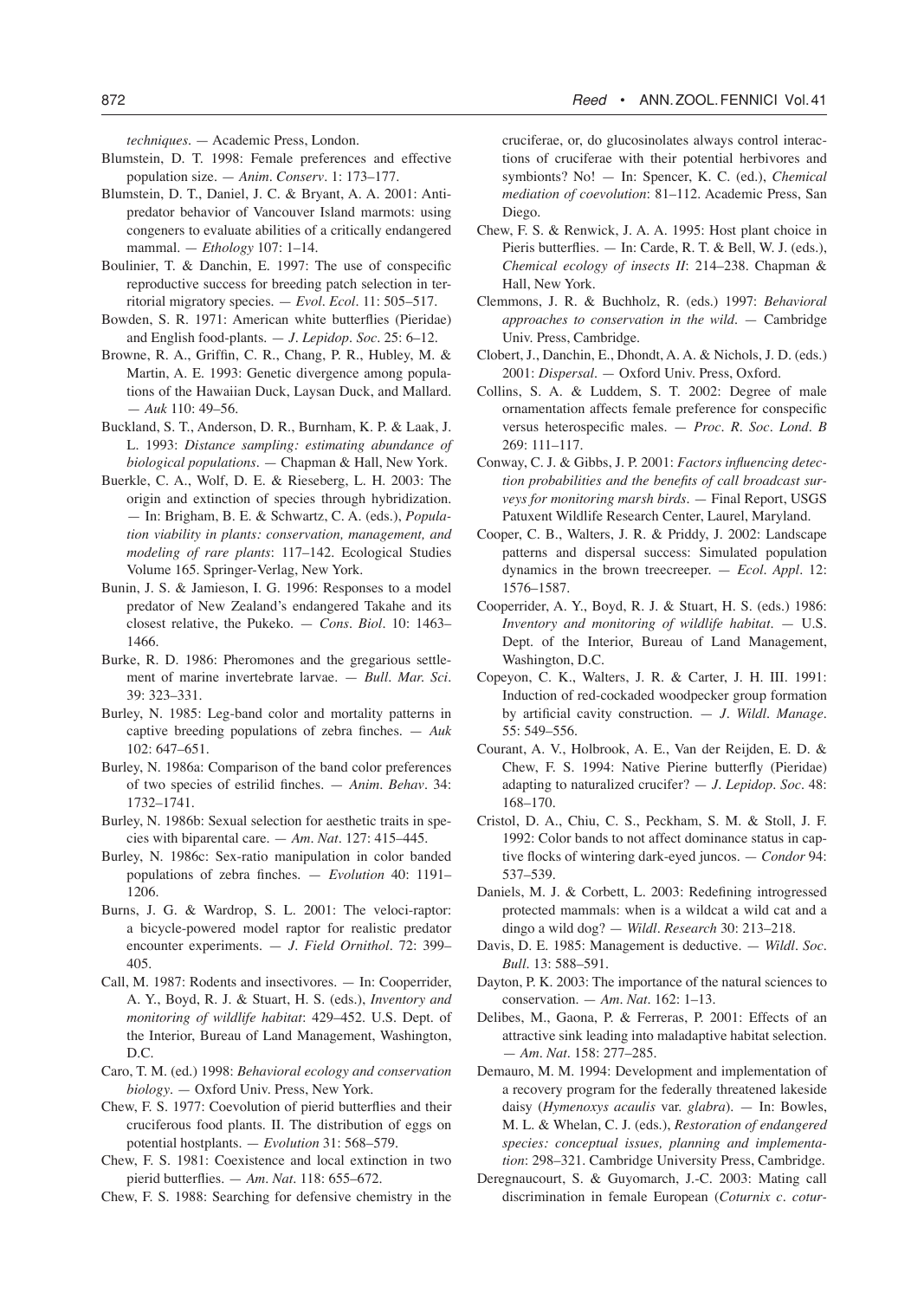*nix*) and Japanese quail (*Coturnix c. japonica*). — *Ethology* 109: 107–119.

- Desrochers, A. & Hannon, S. J. 1997: Gap crossing decisions by forest songbirds during the post-fledging period. — *Cons. Biol*. 11: 1204–1210.
- Distal, R. A. & Provenza, F. D. 1991: Experience early in life affects voluntary intake of blackbrush by goats. — *J. Chem. Ecol*. 17: 431–450.
- Doligez, B., Cadet, C. Danchin, E. & Boulinier, T. 2003: When to use public information for breeding habitat selection? The role of environmental predictability and density dependence. — *Anim. Behav*. 66: 973–988.
- Doligez, B., Pärt, T., Danchin, E., Clobert J. & Gustafsson, L. 2004: Availability and use of public information and conspecific density for settlement decisions in the collared flycatcher. — *J. Animal Ecol.* 73: 75–87.
- Downes, S. J. & Adams, M. 2001: Geographic variation in antisnake tactics: The evolution of scent-mediated behavior in a lizard. — *Evolution* 55: 605–615.
- Engilis, A. Jr., Uyehara, K. J. & Giffin, J. G. 2002: Hawaiian Duck (*Anas wyvilliana*). — In: Poole, A. & Gill, F. (eds.), *The birds of North America*, No. 694. The birds of North America, Inc., Philadelphia.
- Falconer, D. S. 1989: *Introduction to quantitative genetics,*  3rd ed. — Longman Scientific & Technical, New York.
- Festa-Bianchet, M. & Apollonia, M. (eds.) 2003: *Animal behavior and wildlife conservation*. — Island Press, Washington, D.C.
- Fisher, H. S., Swaisgood, R. R. & Fitch-Snyder, H. 2003: Odor familiarity and female preferences for males in a threatened primate, the pygmy loris *Nycticebus pygmaeus*: applications for genetic management of small populations. — *Naturwissenschaften* 90: 509–512.
- Frankham, R., Ballou, J. D. & Briscoe, D. A. 2002: *Introduction to conservation genetics*. — Cambridge Univ. Press, Cambridge.
- Fretwell, S. D. 1972: *Populations in a seasonal environment*. — Monographs in Population Biology 5. Princeton Univ. Press, New Jersey.
- Gavin, T. A. 1991: Why ask "why": the importance of evolutionary biology in wildlife science. — *J. Wildl. Manage*. 55: 760–766.
- Gibbons, E. F. Jr., Durrant, B. S. & Demarest, J. (eds.) 1995: *Conservation of endangered species in captivity: an interdisciplinary approach.* — State Univ. of New York Press, Albany.
- Gill, E. L., Whiterow, A. & Cowan, D. P. 2000: A comparative assessment of potential conditioned taste aversion agents for vertebrate management. — *Appl. Anim. Behav. Sci.* 67: 229–240.
- Gilpin, M. E. & Soulé, M. E. 1986: Minimum viable populations: processes of species extinction. — In: Soulé, M. (ed.), *Conservation biology: the science of scarcity and diversity*: 13–18. Sinauer, Sunderland, Massachusetts.
- Gosling, L. M. & Sutherland, W. J. (eds.) 2000: *Behaviour and conservation*. — Cambridge Univ. Press, Cambridge.
- Göth, A. & Hauber, M. E. 2004: Ecological approaches to species recognition in birds through studies of model and non-model species. — *Ann. Zool. Fennici* 41: 823–842.
- Grant, P. R. 2000: What does it mean to be a naturalist at the end of the twentieth century? — *Am. Nat.* 155: 1–12.
- Grant, P. R. & Grant, B. R. 1992: Hybridization of bird species. — *Science* 256: 193–197.
- Gravel, B. E., Wong, P. Y., Starks, P. T. & Pechenik, J. A. 2004: The use of artificial shells for exploring shell preference in the marine hermit crab *Pagurus longicarpus* (Say). — *Ann. Zool. Fennici* 41: 477–485.
- Grevstad, F. S. & Herzig, A. L. 1997: Quantifying the effects of distance and conspecifics on colonization: experiments and models using the loosetrife leaf beetle, *Galerucella calmariensis*. — *Oecologia* 110: 60–68.
- Griffin, A. S., Blumstein, D. T. & Evans, C. 2000: Training captive-bred or translocated animals to avoid predators. — *Cons. Biol*. 14: 1317–1326.
- Griffin, A. S., Evans, C. S. & Blumstein D. T. 2001: Learning specificity in acquired predator recognition. — *Anim. Behav*. 62: 577–589.
- Hagan, J. M. & Reed, J. M. 1988: Red color bands reduce fledging success in red-cockaded woodpeckers. — *Auk* 105: 498–503.
- Harris, R. J. & Reed, J. M. 2002: Behavioral barriers to nonmigratory movements of birds. — *Ann. Zool. Fennici* 39: 275–290
- Hedrick, P. W. 1995: Gene flow and genetic restoration: the Florida panther as a case study. — *Cons. Biol*. 9: 996–1007.
- Heyer, W. R., Donnelly, M. A., McDiarmid, R. W., Hayek, L.-A. C. & Foster, M. S. 1994: *Measuring and monitoring biological diversity: standard methods for amphibians*. — Smithsonian Inst. Press, Washington, D.C.
- Hirsch, U. 1977: Artificial nest ledges for bald ibises. In: Temple, S. A. (ed.), *Endangered birds: management techniques for preserving threatened species*: 61–70. Univ. of Wisconsin Press, Madison.
- Hodge, M. A. & Storfer-Isser, A. 1997: Conspecific and heterospecific attraction: a mechanism of web-site selection leading to aggregation formation by web-building spiders. — *Ethology* 103: 815–826.
- Hoeck, H. N. 1982: Population dynamics, dispersal and genetic isolation in two species of hyrax (*Heterohyrax brucei* and *Procavia johnstoni*) on habitat islands in the Serengeti. — *Z. Tierpsychol*. 59: 177–210.
- Hoeck, H. N. 1989: Demography and competition in hyrax: a 17 years study. — *Oecologia* 79: 353–360.
- Hoelzer, G. 1987: The effect of early experience on aggression in two territorial scorpaenid fishes. — *Environ. Biol. Fishes* 19: 183–194.
- Holmes, W. G. & Sherman, P. W. 1983: Kin recognition in animals. — *Am. Scientist* 71: 46–55.
- Homan, R., Windmiller, B. S. & Reed, J. M. 2004: Critical thresholds associated with habitat loss for two vernal pool-breeding amphibians. — *Ecol. Appl*. 14: 1547–1553.
- Horn, S. W. 1983: An evaluation of predatory suppression in coyotes *Canis latrans* using lithium chloride induced illness. — *J. Wildl. Manage*. 47: 999–1009.
- Horster, A., Curio, E. & Witte, K. 2000: No sexual imprinting on a red bill as a novel trait. — *Behaviour* 137: 1223–1239.
- Hughes, B. 1996: The ruddy duck (*Oxyura jamaicensis*) in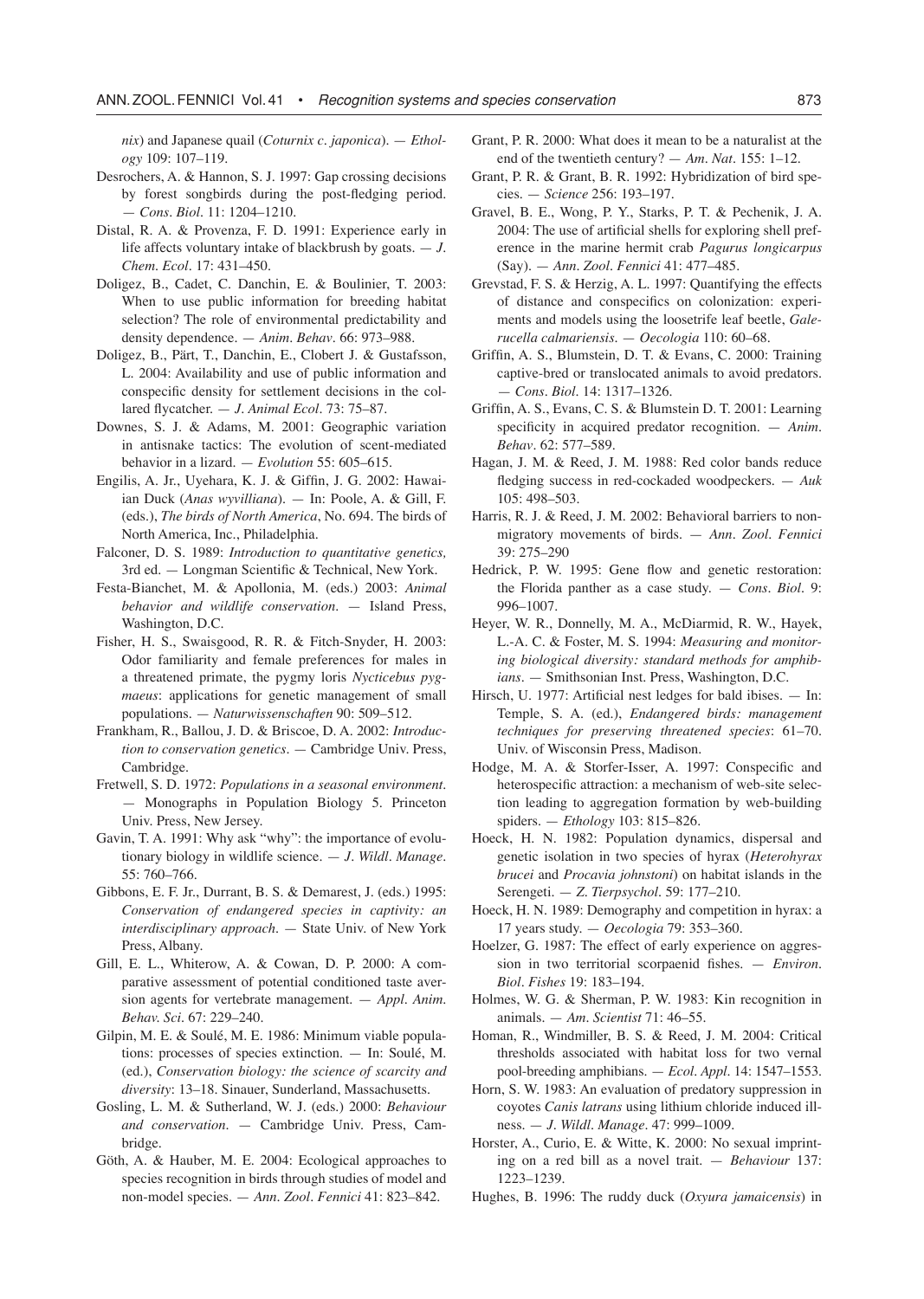the western Palearctic and the threat to the white-headed duck (*Oxyura leucocephala*). — In: Holmes, J. S. & Simons, J. R. (eds.), *The introduction and naturalisation of birds*: 79–86. HMSO, London.

- Hutchings, M. R. & White, P. C. L. 2000: Mustelid scentmarking in managed ecosystems: implications for population management. — *Mammal Rev.* 30: 157–169.
- Jaenike, J. & Papaj, D. R. 1992: Behavioral plasticity and patterns of host use by insects. — In: Roitberg, B. D. & Isman, M. B. (eds.), *Insect chemical ecology: an evolutionary approach*: 245–264. Chapman & Hall, New York.
- Johnson, M. L. 1989: Exploratory behavior and dispersal: a graphical model. — *Can. J. Zool*. 67: 2325–2328.
- Kadlec, J. A. & Smith, L. M. 1992: Habitat management for breeding areas. — In: Batt, B. D. J., Afton, A. D., Anderson, M. G., Ankney, C. D., Johnson, D. H., Kadlec, J. A. & Krapu, G. L. (eds.), *Ecology and management of breeding waterfowl*: 590–610. Univ. of Minnesota Press, Minneapolis.
- Kear, J. 1990: *Man and wildfowl*. T. & A. D. Poyser, London.
- Keegan, D. R., Coblentz, B. E. & Winchell, C. S. 1994: Feral goat eradication of San Clemente Island, California. — *Wild. Soc. Bul.* 22: 56–61.
- Ketterson, E. D. & Nolan, V. 1983: The evolution of differential bird migration. — *Curr. Ornithol*. 1: 357–402.
- Klein, M. G. & Lacey, L. A. 1999: An attractant trap for autodissemination of entomopathogenic fungi into populations of the Japanese beetle *Popillia japonica* (Coleoptera: Scarabaeidae). — *Biocontrol Sci. Techn.* 9: 151–158.
- Klopfer, P. H. 1969: *Habitats and territories: a study of the use of space by animals*. — Basic Books, New York.
- Kress, S. W. 1978: Establishing Atlantic puffins at a former breeding site. — In: Temple, S. A. (ed.), *Endangered birds: management techniques for preserving threatened species*: 373–377. Univ. of Wisconsin Press, Madison.
- Kress, S. W. 1983: The use of decoys, sound recordings and gull control for re-establishing a tern colony in Maine. — *Colonial Waterbirds* 6: 185–196.
- Kress, S. W. & Nettleship, D. N. 1988: Re-establishment of Atlantic Puffins (*Fratercula arctica*) at a former breeding site in the Gulf of Maine. — *J. Field Ornithol*. 59: 161–170.
- Kusch, R. C., Mirza, R. S. & Chivers, D. P. 2004: Making sense of predator scents: investigating the sophistication of predator assessment abilities of fathead minnows. — *Behav. Ecol. Sociobiol.* 55: 551–555.
- Kuusaari, M., Saccheri, I., Camara, M. & Hanski, I. 2002: Allee effect and population dynamics in the Glanville fritillary butterfly. — *Oikos* 82: 384–392.
- Lalas, C., Jones, P. R. & Jones, J. 1999: The design and use of a nest box for yellow-eyed penguins *Megadyptes antipodes*: a response to a conservation need. — *Marine Ornithol*. 27: 199–204.
- Leduc, A. O. H. C., Ferrari, M. C. O., Kelly, J. M. & Brown, G. E. 2004: Learning to recognize novel predators under weakly acidic conditions: the effects of reduced pH on acquired predator recognition by juvenile rainbow trout.

— *Chemoecology* 14: 107–112.

- Lehner, P. N. & Horn, S. W. 1985: Research on forms of conditioned avoidance in coyotes. — *Appetite* 6: 265–267.
- Lewis, S. M., Cratsley, C. K. & Demary, K. 2004: Mate recognition and choice in *Photinus* fireflies. — *Ann. Zool. Fennici* 41: 809–821.
- Liebert, A. E. & Starks, P. T. 2004: The action component of recognition systems: a focus on the response. — *Ann. Zool. Fennici* 41: 747–764.
- Lima, S. L. 2002: Putting predators back into behavioral predator–prey interactions. — *Trends Ecol. Evol.* 17: 70–75.
- Louda, S. & Mole, S. 1991: Glucosinolates: chemistry and ecology. — In: Rosenthal, G. A. & Berenbaum, M. R. (eds.), *Herbivores, their interactions with secondary plant metabolites*: 124–164. Academic Press, San Diego.
- Mahan, T. A. & Simmers, B. S. 1992: Social preference of four cross-foster reared sandhill cranes. — *Proc. N. Am. Crane Workshop* 6: 114–119.
- Mansfield, P., Strauss, E. G. & Auger, P. J. 1998: Using decoys to capture spotted turtles (*Clemmys guttata*) in water funnel traps. — *Herpetol. Review* 29: 157–158.
- Marshall, M. R. & Cooper, R. J. 2004: Territory size of a migratory songbird in response to caterpillar density and foliage structure. — *Ecology* 85: 432–445.
- Mateo, J. M. 2004: Recognition systems and biological organization: The perception component of social recognition. — *Ann. Zool. Fennici* 41: 729–745.
- Mayr, E. 1966. *Animal species and evolution*. Belknap Press, Cambridge, Massachusettes.
- McIlroy, J. C. & Gifford, E. J. 1997: The 'Judas' pig technique: A method that could enhance control programmes against feral pigs, *Sus scrofa*. — *Wildlife Research* 24: 483–491.
- McKinley, D. 1985: *The Carolina parakeet in Florida*. — Florida Ornithological Society, Gainesville, Florida.
- McLean, K. G., Lundie-Jenings, G. & Jarman, P. J. 1994: Training captive rufous hare-wallabies to recognize predators. — In: Serena, M. (ed.), *Reintroduction biology of Australian and New Zealand fauna*: 177–182 Surrey Beatty & Sons, Chipping Norton.
- McLean, K. G., Lundie-Jenings, G. & Jarman, P. J. 1995: Teaching an endangered mammal to recognise predators. — *Biol. Conserv.* 75: 51–62.
- McLean, I. G., Holzer, C. & Studholme, B. J. S. 1999: Teaching predator-recognition to a naive bird: implications for management. — *Biol. Conserv*. 87: 123–130.
- McNab, J. 1983: Wildlife management as scientific experimentation. — *Wild. Soc. Bull*. 11: 397–401.
- McNay, M. E. 2002: Wolf-human interactions in Alaska and Canada: a review of the case history. — *Wildl. Soc. Bull*. 30: 831–843.
- Meffe, G. F., Carroll, C. R. & Pimm, S. L. 1997: Communityand ecosystem-level conservation: species interactions, disturbance regimes & invading species. — In: Meffe, G. K. & Carroll, C. R. (eds.), *Principles of conservation biology,* 2nd ed.: 234–268. Sinauer, Sunderland, Massachusetts.
- Meyer, K. A., Schill, D. J., Elle, F. S. & Schrader, W. C.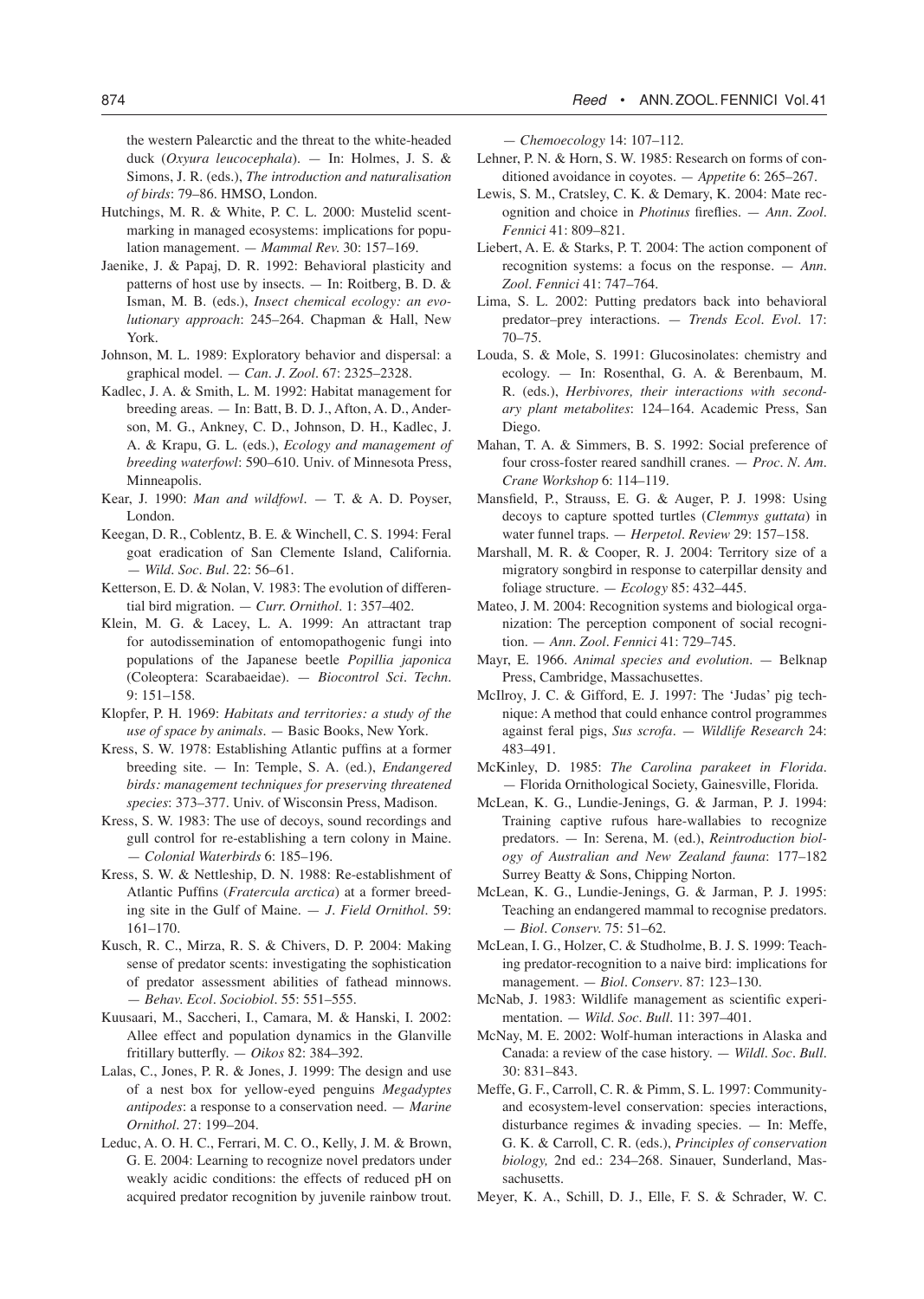2003: A long-term comparison of Yellowstone cutthroat trout abundance and size structure in their historical range in Idaho. — *North Am. J. Fisheries Manage*. 23: 149–162.

- Minchinton, T. E. 1997: Life on the edge: conspecific attraction and recruitment of populations to disturbed habitats. — *Oecologia* 111: 45–52.
- Mirza, R. S. & Chivers, D. P. 2000: Predator-recognition training enhances survival of brook trout: evidence from laboratory and field-enclosure studies. — *Can. J. Zool*. 78: 2198–2208.
- Mirza, S. N. & Provenza, F. D. 1990: Preference of the mother affects selection and avoidance of foods by lambs differing in age. — *Applied Anim. Behav. Sci*. 28: 255–263.
- Mönkkönen, M. & Forsman, J. T. 2002: Heterospecific attraction among forest birds: a review. — *Ornithol. Science* 1: 41–51.
- Murphy, D. D. 1990: Conservation biology and scientific method. — *Cons. Biol*. 4: 203–204.
- Nixon, A. J. 1994: Feeding ecology of hybridising parakeets on Mangere Island, Chatham Islands. — *Notornis* 41(supplement): 5–18.
- Nolte, D. 1999: Behavioral approaches for limiting depredation by wild ungulates. — In: Launchbaugh, K. L., Sanders, K. D. & Mosley, C. J. (eds.), *Grazing behavior of livestock and wildlife*: 60–69. Idaho Forest, Wildlife & Range Exp. Station Bull. #70, Univ. of Idaho, Moscow, Idaho.
- Onyabe, D. Y. & Roitberg, B. D. 1997: The effect of conspecifics on oviposition site selection and oviposition behaviour in *Aedes togoi* (Theobold) (Diptera: Culicidae). — *Can. Entomol.* 129: 1173–1176.
- Orians, G. H. 1997: Global biodiversity I: patterns and processes. — In: Meffe, G. K. & Carroll, C. R. (eds.), *Principles of conservation biology,* 2nd ed.: 87–122. Sinauer, Sunderland, Massachusetts.
- Oring, L. W., Colwell, M. A. & Reed, J. M. 1991: Lifetime reproductive success in the Spotted Sandpiper (*Actitis macularia*): sex differences and variance components. — *Behav. Ecol. Sociobiol*. 28: 425–432.
- Oring, L. W., Reed, J. M. & Alberico, J. A. R. 1994: Mate acquisition tactics in polyandrous spotted sandpipers (*Actitis macularia*): the role of age and experience. — *Behav. Ecol.* 5: 9–16.
- Ostlund-Nilsson, S. & Holmlund, M. 2003: The artistic threespined stickleback (*Gasterosteous aculeatus*). — *Behav. Ecol. Sociobiol*. 53: 214–220.
- Parker, P. G. & Waite, T. A. 1997: Mating systems, effective population size, and conservation of natural populations. — In: Clemmons, J. R. & Buchholz, R. (eds.), *Behavioral approaches to conservation in the wild*: 243–261. Cambridge Univ. Press, Cambridge.
- Pärt, T. & Doligez, B. 2003: Gathering public information for habitat selection: prospecting birds cue on parental activity. — *Proc. R. Soc. Lond. B* 270: 1809–1813.
- Payne, C. M., Tillberg, C. V. & Suarez, A. V. 2004: Recognition systems and biological invasions. — *Ann. Zool. Fennici* 41: 843–858.
- Payne, N. F. 1992: *Techniques for wildlife habitat management of wetlands*. — McGraw-Hill, New York.
- Pedigo, L. P. 2001: *Entomology and pest management,* 4th ed. — Prentice Hall, Upper Saddle River, New Jersey.
- Pfennig, D. W. & Sherman, P. W. 1995: Kin recognition. — *Scientific Am*. 272: 98–103.
- Pickering, S. P. C. & Duverge, L. 1992: The influence of visual stimuli provided by mirrors on the marching displays of Lesser Flamingos, *Phoeniconais minor*. — *Anim. Behav*. 43: 1048–1050.
- Pierce, R. J. 1984: Plumage, morphology and hybridisation of New Zealand stilts *Himantopus* spp. — *Notornis* 31: 106–130.
- Pierpaoli, M., Biro, Z. S., Herrmann, M., Hupe, K., Fernandes, M., Ragni, B., Szemethy, L. & Randi, E. 2003: Genetic distinction of wildcat (*Felis silvestris*) populations in Europe, and hybridization with domestic cats in Hungary. — *Molec. Ecol*. 12: 2585–2598
- Podolsky, R. H. 1990: Effectiveness of social stimuli in attracting Laysan Albatross to new potential nesting sites. — *Auk* 107: 119–125.
- Powell, R. A., Zimmerman, J. W., Seaman, D. E. & Gilliam, J. F. 1996: Demographic analyses of a hunted black bear population with access to a refuge. — *Cons. Biol*. 10: 224–234.
- Rail, J.-F., Darveau, M., Desrochers, A. & Huot, J. 1997: Territorial responses of boreal forest birds to habitat gaps. — *Condor* 99: 976–980.
- Ramos, R., de Buffrenil, V. & Ross, J. P. 1994: Current status of the Cuban crocodile, *Crocodylus rhombifer*, in the wild. — In: *Crocodiles: Proceedings of the 12th Working Meeting of the Crocodile Specialist Group*: 113–140. IUCN, Gland, Switzerland.
- Ray, C., Gilpin, M. & Smith, A. T. 1991: The effect of conspecific attraction on metapopulation dynamics. — *Biol. J. Linn. Soc*. 42: 123–142.
- Reed, J. M. 1999: The role of behavior in recent avian extinctions and endangerments. — *Cons. Biol*. 13: 232–241.
- Reed, J. M. 2002: Animal behavior as a tool in conservation biology. — In: Aguirre, A. A., Ostfeld, R. S., House, C. A., Tabor, G. M. & Pearl, M. C. (eds.), *Conservation medicine: ecological health in practice*: 145–163. Oxford Univ. Press, Oxford.
- Reed, J. M. & Dobson, A. P. 1993: Behavioural constraints and conservation biology: conspecific attraction and recruitment. — *Trends Ecol. Evol*. 8: 253–256.
- Reed, J. M. & Oring, L. W. 1992: Reconnaissance for future breeding sites by spotted sandpipers. — *Behav. Ecol*. 3: 310–317.
- Reed, J. M. & Levine, S. H. [in press]: A model for behavioral regulation of metapopulation dynamics. — *Ecol. Modelling*.
- Reed, J. M., Boulinier, T., Danchin, E. & Oring, L. W. 1999: Informed dispersal: prospecting by birds for breeding sites. — *Current Ornithol*. 15: 189–259.
- Reeve, H. K. 1989: The evolution of conspecific acceptance thresholds. — *Am. Nat.* 133: 407–435.
- Rhymer, J. M. 2001: Evolutionary relationships and conservation of the Hawaiian anatids. — *Studies Avian Biol*. 22: 61–67.
- Rhymer, J. M. & Simberloff, D. 1996: Extinction by hybridization and introgression. — *Ann. Rev. Ecol. Syst.* 27: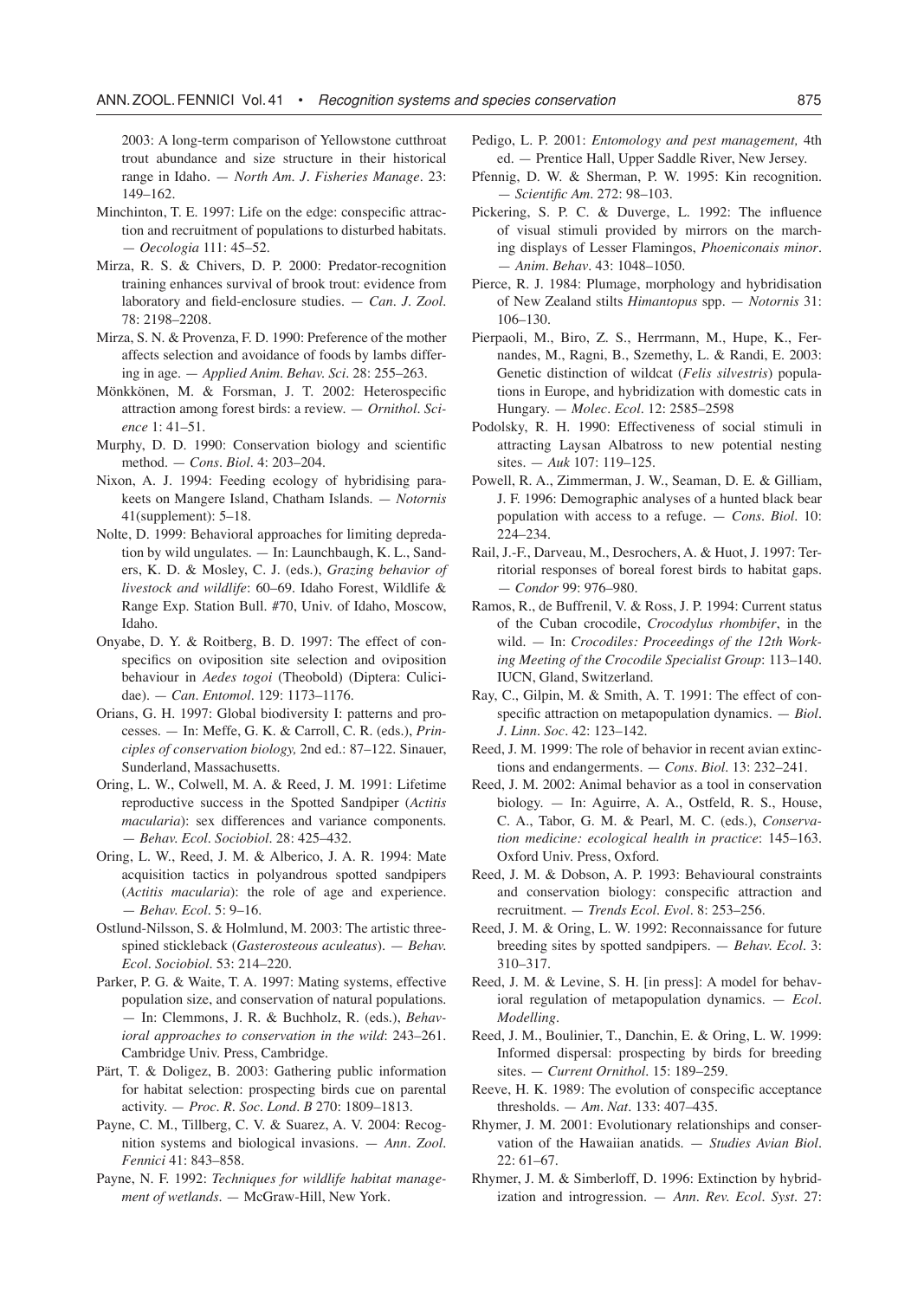83–109.

- Rieseberg, L. H. 1991: Hybridization in rare plants: insights from case studies in *Cercocarpus* and *Helianthus*. — In: Falk, D. A. & Holsinger, K. E. (eds.), *Genetics and conservation of rare plants*: 171–181. Oxford Univ. Press, New York.
- Roberts, S. C. & Gosling, L. M. 2004: Manipulation of olfactory signaling and mate choice for conservation breeding: a case study of harvest mice. — *Cons. Biol*. 18: 548–556.
- Rohwer, F. C., Johnson, W. P. & Loos, E. R. 2002: Bluewinged teal (*Anas discors*). — In: Poole, A. & Gill, F. (eds.), *The birds of North America*, No. 625. — The Birds of North America, Inc., Philadelphia, PA.
- Romero, L. M. 2004: Physiological stress in ecology: lessons from biomedical research. — *Trends Ecol. Evol*. 19: 249–255.
- Samu, F., Sunderland, K. D., Topping, C. J. & Fenlon, J. S. 1996: A spider population in flux: selection and abandonment of artificial web-sites and the importance of intraspecific interactions in *Lepthyphantes tenuis* (Araneae: Linyphiidae) in wheat. — *Oecologia* 106: 228–239.
- Sarrazin, F., Bagnolini, C., Pinna, J.-L. & Danchin, E. 1996: Breeding biology during establishment of a reintroduced Griffon Vulture *Gyps fulvus* population. — *Ibis* 138: 315–325.
- Scheltema, R. S., Williams, I. P., Shaw, M. A. & Loudon, C. 1981: Gregarious settlement by the larve of *Hydroides dianthus* (Polychaeta: Serpulidae). — *Mar. Ecol. Prog. Ser*. 5: 69–74.
- Schorger, A. W. 1955: *The passenger pigeon: its history and extinction*. — Univ. of Oklahoma Press, Norman.
- Schrader-Frechette, K. S. & McCoy, E. D. 1993: *Method in ecology: strategies for conservation*. — Cambridge Univ. Press, Cambridge.
- Schuck-Paim, C. & Alonso, W. J. 2001: Deciding where to settle: conspecific attraction and web site selection in the orb-web spider *Nephilengys cruentata*. — *Anim. Behav*. 62: 1007–1012.
- Scott, J. M., Heglund, P. J., Morrison, M. L., Haufler, J. B., Raphael, M. B., Wall, W. A. & Samson, F. B. (eds.) 2002: *Predicting species occurrences: issues of accuracy and scale*. — Island Press, Washington, D.C.
- Serrano, D., Tella, J. L., Forero, M. G. & Donazar, J. A. 2001: Factors affecting breeding dispersal in the facultatively colonial lesser kestrel: Individual experience vs. conspecific cues. — *J. Animal Ecol*. 70: 568–578.
- Sherman, P. W., Reeve, H. K. & Pfennig, D. W. 1997: Recognition systems. — In: Krebs, J. R. & Davies, N. B. (eds.), *Behavioural ecology*, 4th ed.: 69–96. Blackwell Science, Oxford.
- Smith, M. E., Linnell, J. D. C., Odden, J. & Swenson, J. E. 2000: Review of methods to reduce livestock depredation II. aversive conditioning, deterrents and repellents. — *Acta Agric. Scand. Sect. A* 50: 304–315.
- Soulé, M. E. 1986: Conservation biology and the "real world". — In: Soulé, M. E. (ed.), *Conservation biology: the science of scarcity and diversity*: 1–12 Sinauer, Sunderland, Massachusetts.
- Stacey, N., Fraser, E. J., Sorensen, P. & Van Der Kraak, G. 2001: Milt production in goldfish: Regulation by multiple social stimuli. — *Comp. Biochem. Physiol. C* 130: 467–476.
- Stamp, R. K., Brunton, D. H. & Walter, B. 2002: Artificial nest box use by the North Island saddleback: effects of nest box design and mite infestations on nest site selection and reproductive success. — *New Zealand J. Zool.* 29: 285–292.
- Stamps, J. A. 1987: Conspecifics as cues to territory quality: a preference of juvenile lizards (*Anolis aeneus*) for previously used territories. — *Am. Nat.* 129: 629–642.
- Stamps, J. A. 1988: Conspecific attraction and aggregation in a territorial species. — *Am. Nat.* 131: 329–347.
- Stamps, J. A. 1991: The effect of conspecifics on habitat selection in territorial species. — *Behav. Ecol. Sociobiol*. 28: 29–36.
- Starks, P. T. 2003: Selection for uniformity: xenophobia and invasion success. — *Trends Ecol. Evol*. 18: 159–162.
- Starks, P. T. 2004: Recognition systems: From components to conservation. — *Ann. Zool. Fennici* 41: 689–690.
- St. Clair, C. C., Belisle, M., Desrochers, A. & Hannon, S. 1998: Winter responses of forest birds to habitat corridors and gaps. — *Conserv. Ecol*. [online http://www. ecologyandsociety.org/vol2/iss2/artl3/] 2: 13.
- Sutherland, W. J. 1998a: The importance of behavioural studies in conservation biology. — *Anim. Behav*. 56: 801–809.
- Sutherland, W. J. 1998b: *Conservation science and action*. — Blackwell Science, Oxford.
- Swaisgood, R. R., Zhou, Z., Zhang, G., Lindburg, D. G. & Zhang, H. 2003: Application of behavioral knowledge to conservation in the giant panda. — *Internat. J. Comp. Psychol*. 16: 65–84.
- Swedberg, G. E. 1967: *The koloa: a preliminary report on the life history and status of the Hawaiian duck (Anas wyvilliana)*. — Dept. Land Nat. Resources, Honolulu.
- Symmonds, M. R. E. & Elgar, M. A. 2004: Species overlap, speciation and the evolution of aggregation pheromones in bark beetles. — *Ecol. Letters* 7: 202–212.
- Thomson, R. L., Forsman, J. T. & Mönkkönen, M. 2003: Positive interactions between migrant and resident birds: Testing the heterospecific attraction hypothesis. — *Oecologia* 134: 431–438.
- Thorhallsdottir, A. G., Provenza, F. D. & Balph, D. F. 1990: Ability of lambs to learn about novel foods while observing or participating with social models. — *Appl. Anim. Behav. Sci*. 25: 25–33.
- Triggs, S. J. & Daugherty, C. H. 1996: Conservation and genetics of New Zealand parakeets. — *Bird Conserv. Internat*. 6: 89–101.
- Tranah, G. J., Bagley, M., Agresti, J. J. & May, B. 2003: Development of codominant markers for identifying species hybrids. — *Conserv. Genetics* 4: 537–541.
- Tsutsui, N. D. 2004: Scents of self: The expression component of self/non-self recognition systems. — *Ann. Zool. Fennici* 41: 713–727.
- Ward, M. P. & Schlossberg, S. 2004: Conspecific attraction and the conservation of territorial songbirds. — *Cons. Biol*. 18: 519–525.